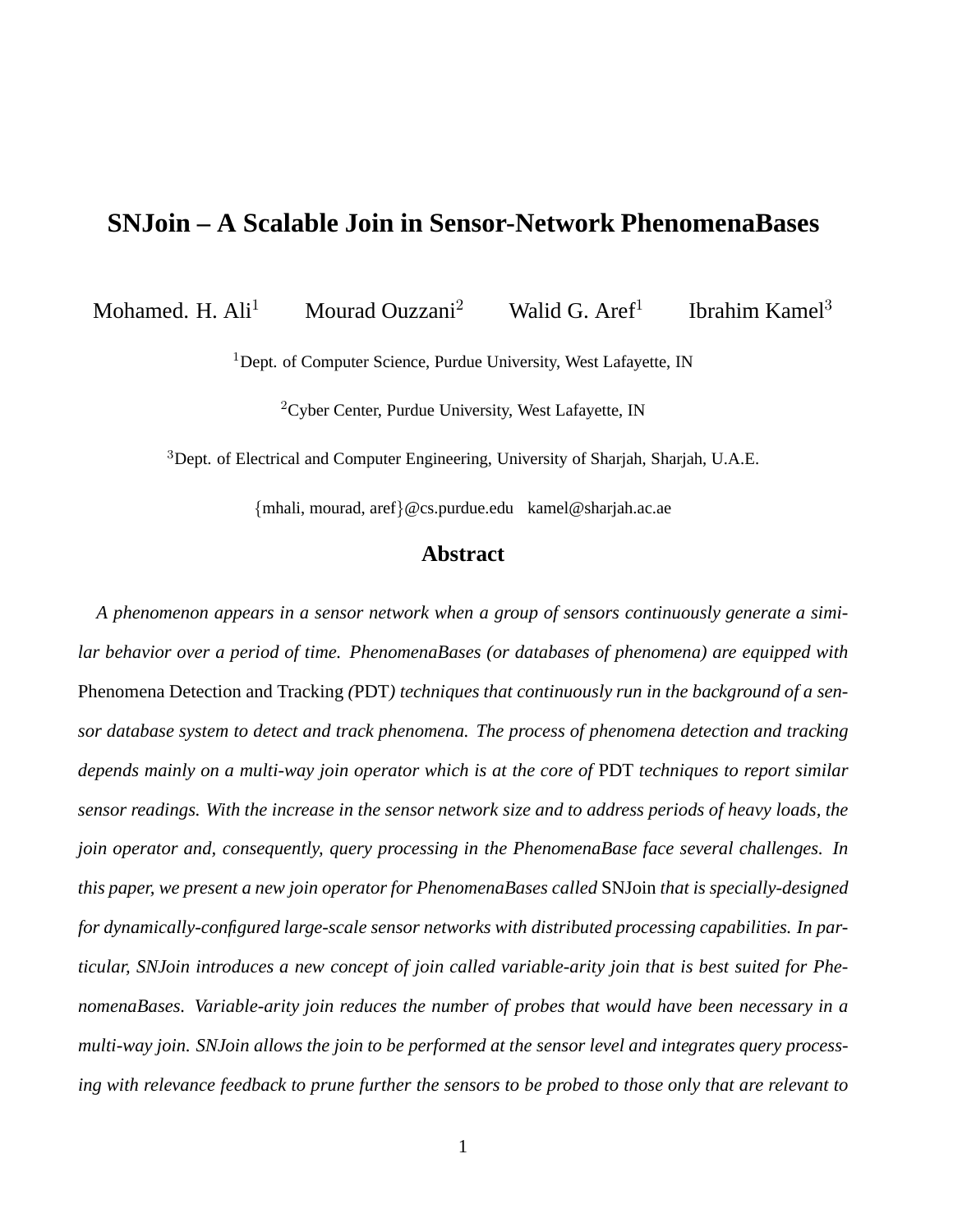*the join. Experimental studies illustrate the scalability and the performance gains of the proposed join operator in PhenomenaBases with respect to the number of detected phenomena and the output delay.*

# **1 Introduction**

With the evolution of large-scale sensor-network technologies, emerging sensor-network applications call for new online query processing techniques. Such techniques go beyond the traditional sampling, transmission, and processing of sensor data to the more complex paradigm of analyzing, understanding, and acting upon various forms of phenomena that develop in a sensor field. A phenomenon can be a pollution cloud in the air, an oil spill at the ocean surface, or a fire in a building. In general, a phenomenon [3] is a region of sensors generating similar behavior over a period of time. Various techniques have been developed to detect phenomena [3], estimate their boundaries [15], and utilize them in sophisticated data analysis [12].

A sensor-network *PhenomenaBase* [1] is a sensor database system that handles phenomena that develop in a sensor field. More specifically, a PhenomenaBase has two basic functionalities: First, it continuously executes *Phenomena Detection and Tracking* (*PDT*) techniques [3] at the background of a sensor database system to detect new phenomena and track the propagation of already-detected phenomena. Second, it uses the knowledge about detected phenomena to optimize subsequent user queries.

A key component in *PDT* techniques is an *outer multi-way* join operator that detects *similarities* among streams of sensor data over a sliding window of size  $\omega$ . This join operation is "multi-way" because it detects similarities among multiple sensors and it is an "outer" join because phenomena are usually *localized*. Out of the large number of sensors in the space, only subsets of sensors generate the same values. Other sensors do not participate in the join output and are replaced by NULLs.

Usually, a multi-way join over data streams can be performed using trees of non-blocking binary joins (e.g., *symmetric hash join* [20], *XJoin* [18], or *hash merge join* [14]). Binary join trees perform the multi-way join in multiple steps (i.e., tree levels) and may incur several delays. Also, the output rate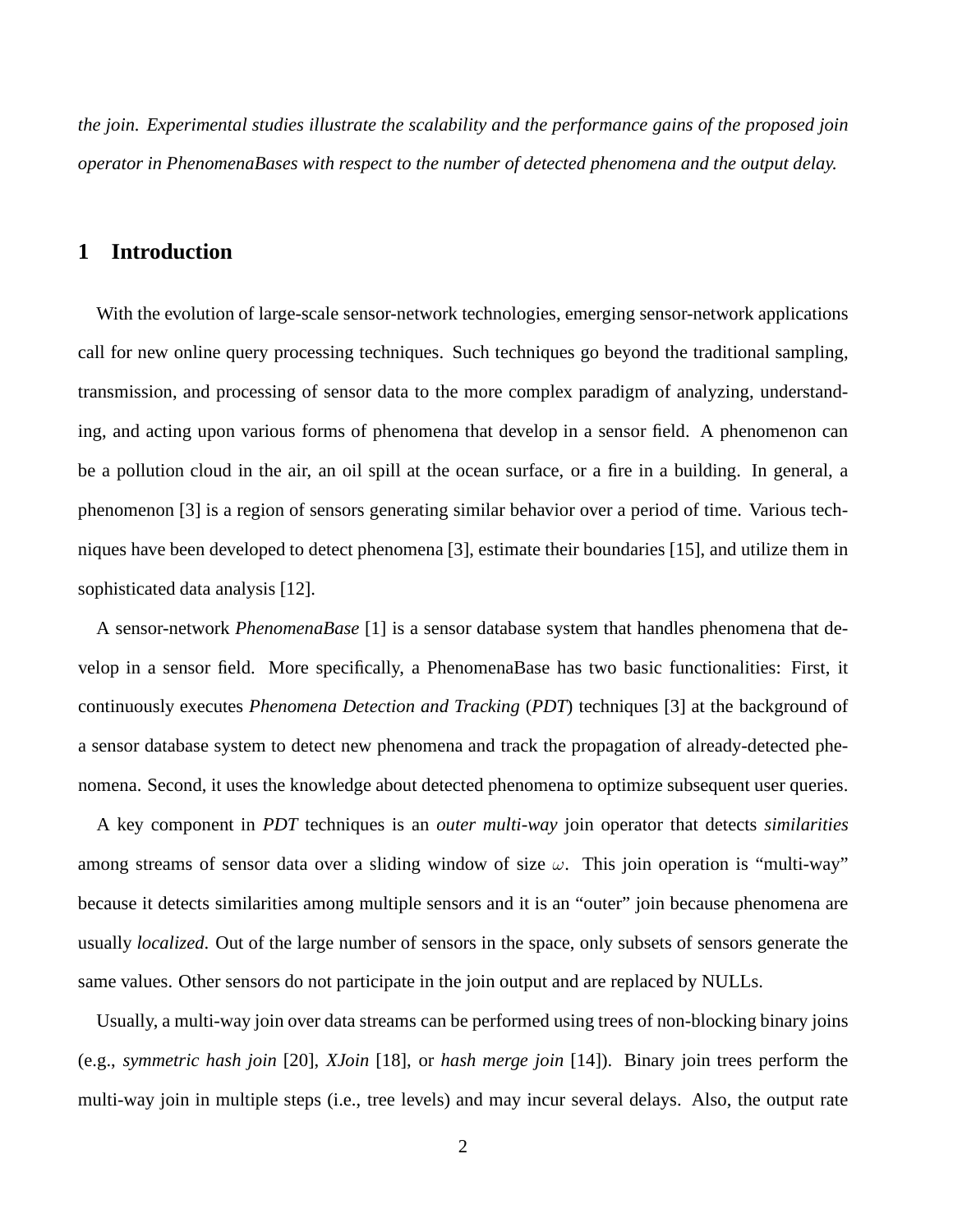of binary-join trees is sensitive to the join order. For this reason, binary-join trees are usually equipped with a dynamic scheme for tree reorganization (e.g., [5]). To overcome the shortcomings of binaryjoin trees, [19] introduces the *MJoin* operator, a *single-step* multi-way join operator that is symmetric with respect to all input streams. *MJoin* produces early output, maximizes the output rate, and avoids reorganization of the query plan at execution time. Based on these features, we used an outer *MJoin* operator in the previous design of *PDT* techniques [3].

*MJoin* has satisfactory performance for moderate system loads. However, with the increase in the network size, the sensor sampling rates, and the number of propagating phenomena, *PDT* techniques start losing many phenomena updates. A phenomena update is reported if a phenomenon appears, disappears, or changes its location. The number of detected phenomena updates per second reflects how fast the system is in tracking phenomena as they move in space. To tackle periods of heavy system loads, we identify three basic challenges that the current design of PhenomenaBases with *MJoin* faces:

- 1. *Scalability* sensor networks are typically deployed in large scale with thousands of sensors.
- 2. *Dynamic-configuration* Sensors can be dynamically added and removed from the sensor field based on the network conditions, the sensors' life time, and the availability of additional sensors.
- 3. *Distributed-execution* the join operation should be performed in a distributed fashion to eliminate the bottlenecks of a centralized system.

In this paper, we introduce a novel join operator for PhenomenaBases, called *SNJoin* (or *Sensor-Network Join*) operator. In a nutshell, *SNJoin* handles the distributed execution of *continuous multi-way window join* queries over *dynamically-configured large-scale* sensor networks. In contrast to *MJoin*, *SNJoin* is not an outer multi-way join. *SNJoin* introduces a new concept of join called *variable-arity* join. Variable-arity join produces variable-size join output in response to the variable number of sensors contributing to a phenomenon. It exploits the *locality* characteristics of phenomena to reduce the number of streams that need to be joined. Moreover, the performance of *SNJoin* improves over time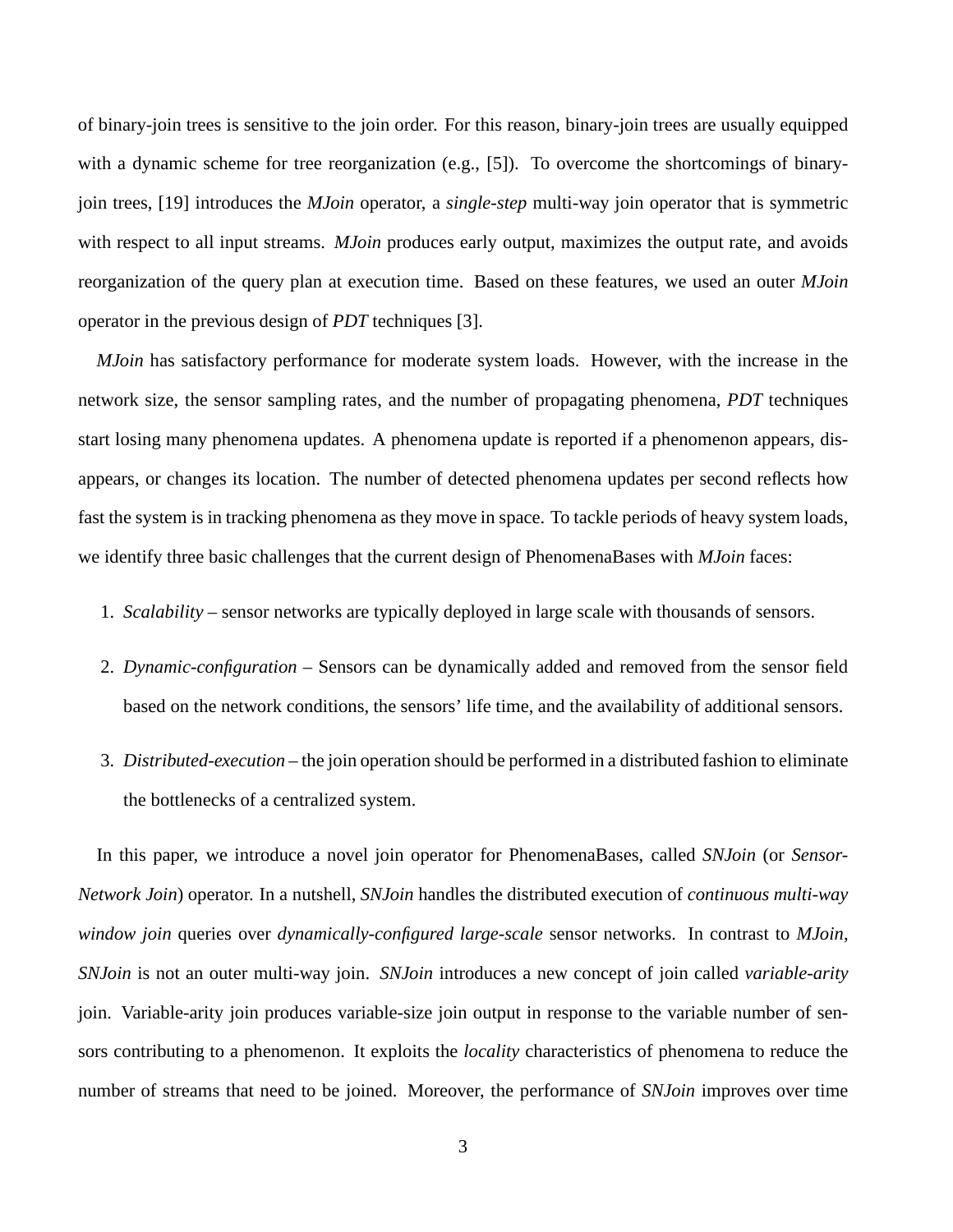through a *relevance feedback* (*RFB*) mechanism. *RFB* monitors the contribution of each sensor to the output. Then, *RFB* issues a *feedback note* to the join operator to indicate the relevance of each sensor to the output. This feedback note tunes query processing towards sensors that maximize the join output rate. With these two new notions of variable-arity join and *RFB*, *SNJoin* scales well with respect to the number of sensors and easily adapts to the dynamic configuration of the network. These two features make *SNJoin* a perfect match for the join operation in environments where a small number of sensors (relative to the huge number of sensors in the sensor field) are likely to join. Although not limited to PhenomenaBases, *SNJoin* suits the process of phenomenon detection since phenomena are usually localized in small portions of the sensor field. Fire, smoke, and oil spills usually span small portions of the sensor field. Other environments where such locality is expected call for the deployment of *SNJoin* over its streaming sources.

The contributions of this paper can be summarized as follows:

- 1. We introduce the new concept of variable-arity join and adopt it in the context of *SNJoin*.
- 2. We enhance *SNJoin* with distributed processing capabilities by performing the join at the sensor level.
- 3. We extend *SNJoin* with the ability to accept and process relevance feedbacks.
- 4. We provide an analytical study and an experimental study that is based on a real implementation of *SNJoin* inside *Nile-PDT* to prove its efficiency both in terms of the number of detected phenomena updates and the output delay.

The remainder of this paper is organized as follows: Section 2 gives an overview of PhenomenaBases and *Nile PDT*, a framework for Phenomenon Detection and Tracking inside *Nile*. Section 3 gives an outline of *SNJoin* and investigates the underlying sensor platform. Section 4 presents the variablearity notion of *SNJoin*. Section 5 empowers *SNJoin* with distributed processing capabilities. Section 6 describes the relevance feedback mechanism of *SNJoin*. Section 7 presents a mathematical analysis of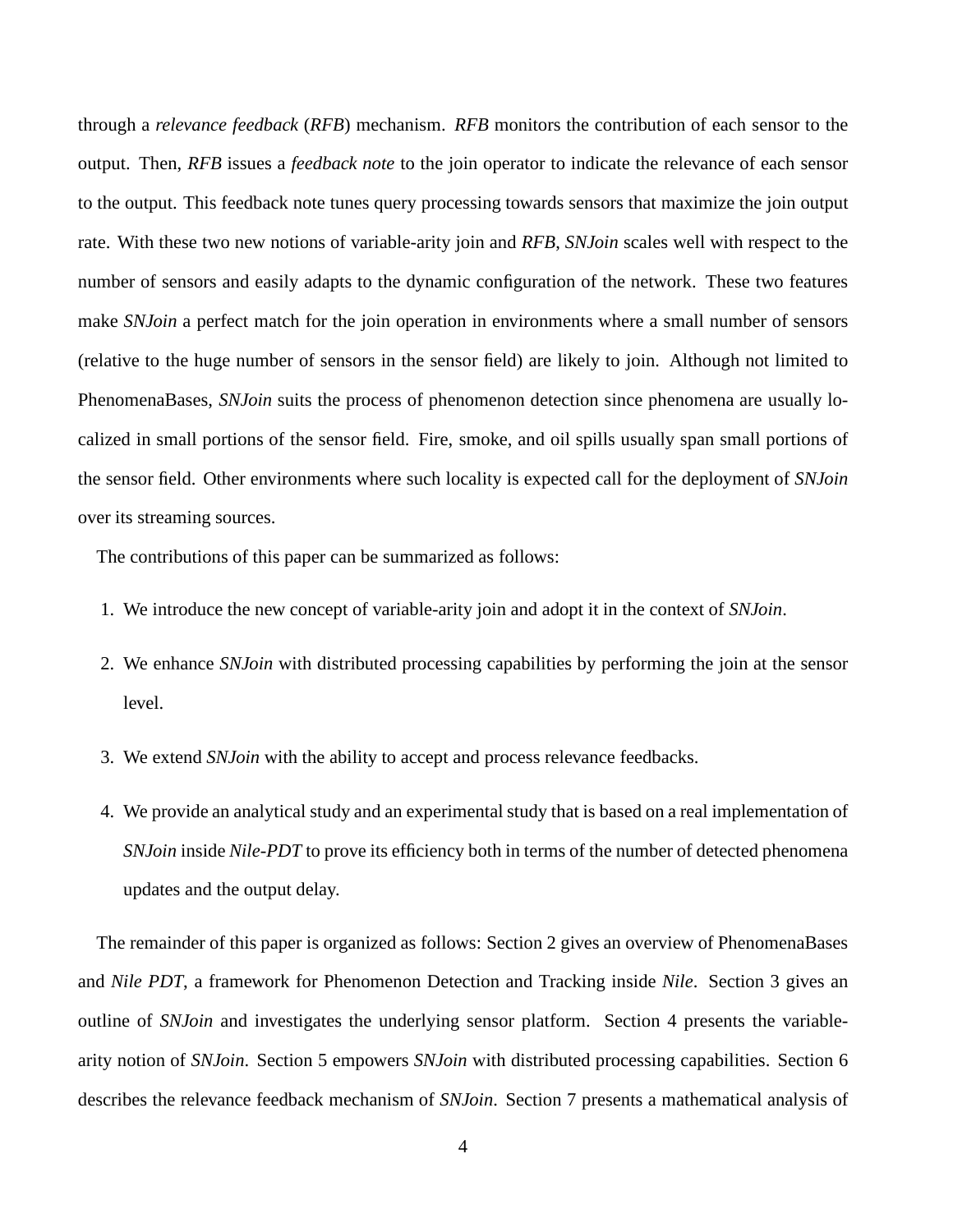

**Figure 1. The architecture of Nile.**

various join techniques and provides an experimental study of these techniques' performance. Section 8 overviews related join techniques and compares them to *SNJoin*. Finally, Section 9 concludes the paper.

# **2. PhenomenaBases**

PhenomenaBases extend sensor database systems with phenomenon-awareness capabilities as a major step towards the understanding of sensor data. A phenomenon appears in a sensor field if a group of sensors show "similar" behavior over a period of time. In particular, phenomenon-aware sensor databases or PhenomenaBases, have two major tasks: First, detecting and tracking various forms of phenomena. Second, utilizing the knowledge about phenomena to optimize subsequent user queries. Although individual sensor readings can be useful by themselves, *phenomenon detection* exploits various notions of correlation among sensor data and provides actionable and meaningful information about the underlying environment. *Phenomenon tracking* monitors the propagation of detected phenomena to reflect the changes in the surrounding environmental conditions. Given the knowledge about phenomena in the surrounding space, phenomenon-aware optimizers bridge the gap between the low-level sensor readings and the high-level understanding of phenomena to answer user queries efficiently.

There are five major conduits through which sensor-network applications can benefit from *PDT* tech-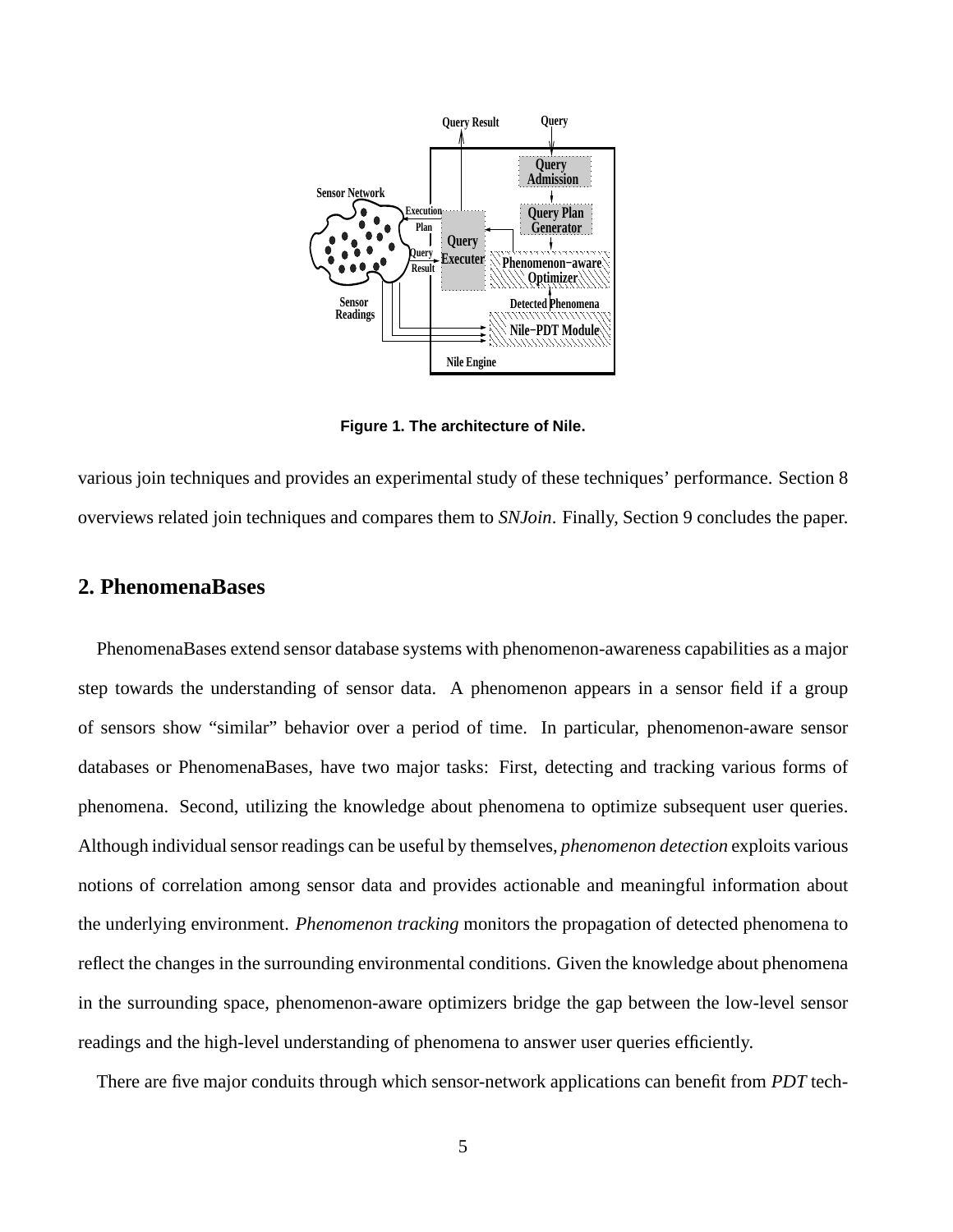niques: (1) **High-level description of the sensor field** – With the aid of *PDT* techniques, an application may ask for "What is going on in a sensor field?" instead of asking "What are the sensor readings?" (2) **Phenomenon-guided data acquisition** – Data acquisition can be guided by detected phenomena, hence reducing the sampling rate of *non-interesting* sensors that do not contribute to any phenomena. (3) **Data compression** – where we maintain the boundaries of exiting phenomena (along with a brief summary of the phenomenon content) instead of maintaining every single reading from every single sensor. (4) **Prediction** – Tracking a phenomenon movement and predicting its future trajectory foresees the next state of the sensor field. (5) **Phenomenon-guided query processing** – Given a query and given a set of phenomena, query processing can be guided to regions with phenomena that satisfy the query predicates. Hence, the query space is reduced.

As an effort in the direction of phenomenon-aware systems, we have augmented an existing data stream management system, namely *Nile* [11], with the concept of PhenomenaBases. Figure 1 illustrates the architecture of *Nile*. *Nile* has three basic components: the query admission controller, the query plan generator, and the query executer. These basic components decide whether to accept or reject a query based on system resources, generate a query plan, and deploy the query plan over the sensor network for execution, respectively. To empower *Nile* with PhenomenaBase capabilities, we add two new components to the system: (1) The *Nile-PDT* (or Nile Phenomena Detection and Tracking) module [2] that continuously detects phenomena at the background of the *Nile* engine. (2) A phenomenon-aware optimizer that interacts with *Nile-PDT* to optimize user queries based on Nile-PDT's knowledge about the sensor field. In this paper, we focus on the *SNJoin* algorithm that comes at the core of the *Nile-PDT* module.

# **3. Outline of the SNJoin Algorithm**

In this section, we describe the underlying sensor platform over which *SNJoin* operates and outline the basic steps of the proposed join algorithm. As illustrated in Figure 2, the sensor platform of *Nile* is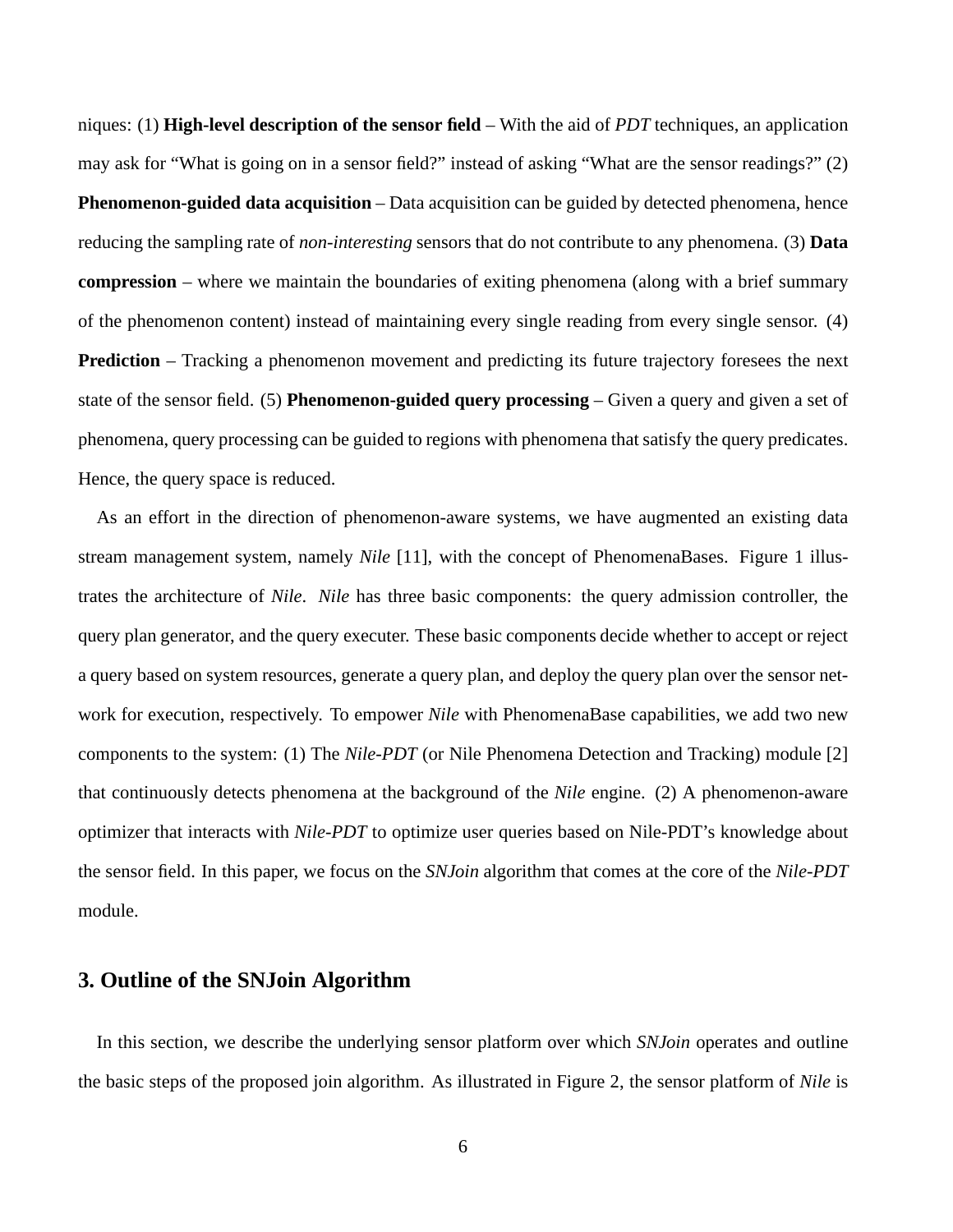

**Figure 2. The sensor platform.**

an ad-hoc network with resource-constrained sensor nodes. Each sensor generates a stream of readings. Stream tuples are timestamped at the source nodes before they are transmitted over the network to a sink node. However, tuples may arrive late or out-of-order due to network conditions.

Several techniques can be used to dynamically configure the network topology like those proposed in [4, 6, 23]. These techniques involve message exchange among sensors to acquire knowledge about their locations and energy levels. Based on the acquired knowledge, sensors are grouped into clusters. Within each cluster, a specific node, usually one with a high-energy level, is designated to serve as the *cluster head* (the  $CH_i's$  in the figure). Cluster heads communicate with each other to achieve a distributed execution of various queries over the sensor network. A cluster head receives partial results from sensors in its cluster or from other cluster heads. Then, the cluster head performs additional query processing and forwards the result to another cluster head or to the sink node, possibly through a multi-hop route. The sink node is assumed to be a node with high processing capabilities. The sink node analyzes the query result, assesses its relevance to the query, and returns relevance feedback to cluster heads seeking further optimizations.

We now lay down the basic steps of the algorithm that implements the proposed *SNJoin* algorithm:

**Step1.** Each sensor forwards its readings to its corresponding cluster head.

**Step2.** At each cluster head, a variable-arity join is performed among the readings of its cluster members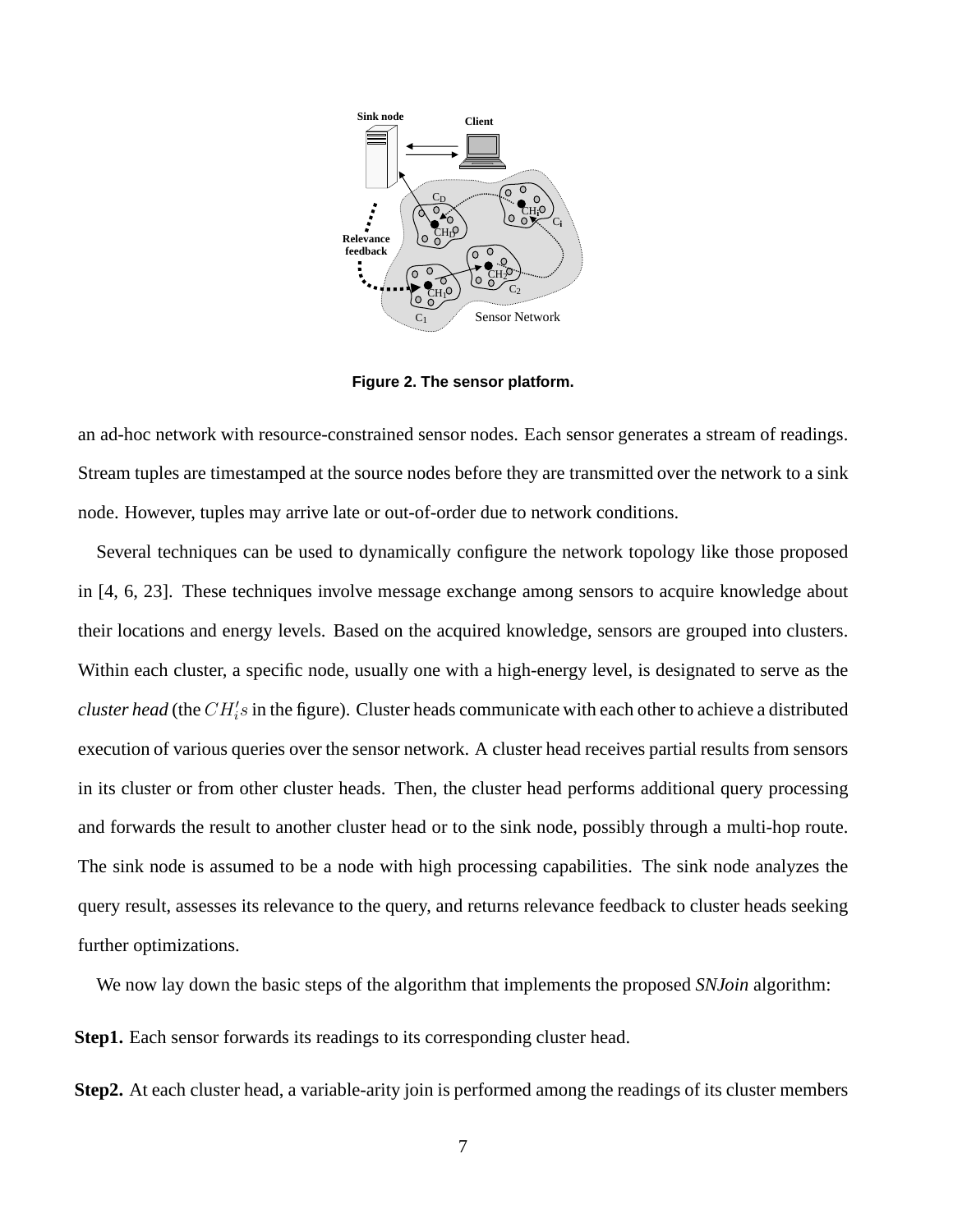to generate join tuples of variable sizes (Section 4) where the size of the join output depends on the number of joining sensors. *SNJoin* handles late and out-of-order tuples in this step.

**Step3.** A distributed processing phase is initiated by cluster heads (Section 5). Each cluster head decides on a *probing sequence* to probe other cluster heads looking for matching tuples among members in their respective clusters. At the end of the probing sequence, the join result is shipped to the sink node.

**Step4.** The sink node measures the weight or contribution of each cluster in the output and returns a relevance *feedback note* to the cluster head that initiated the probing sequence. Based on the feedback, the cluster head adjusts future probing sequences by assigning high probability of being included to clusters with similar values (Section 6).

# **4 Variable-arity Join**

In this section, we elaborate on the new variable-arity join that would produce variable-size join output in response to the variable number of sensors contributing to a phenomenon. We also compare it to the outer multi-way join that was initially implemented in previous versions of *Nile-PDT* [2]. In sliding-window multi-way join, upon the arrival of a new tuple, say  $\hat{t}$ , from stream  $\hat{S}$ ,  $\hat{t}$  probes other streams looking for matching tuples.  $\hat{t}$  joins with tuples that have the same value from other streams provided that matching tuples are within  $\omega$  time-window from  $\hat{t}$ . Deriving an outer join variant of an already existing *inner* join technique is straightforward. If the probing tuple is missing in one of the streams, simply append NULL in lieu of the missing stream and proceed to the next stream. This approach applies to binary-join trees and to *MJoin*. In a tree of binary joins, we propagate partial join results up the tree even if no matching values are found at some tree levels. In *MJoin*, the join probing sequence spans all streams. The join probing sequence does not terminate if no matching values are found in any of the streams.

¿From a performance point of view, deploying outer joins over large-scale sensor networks is cost pro-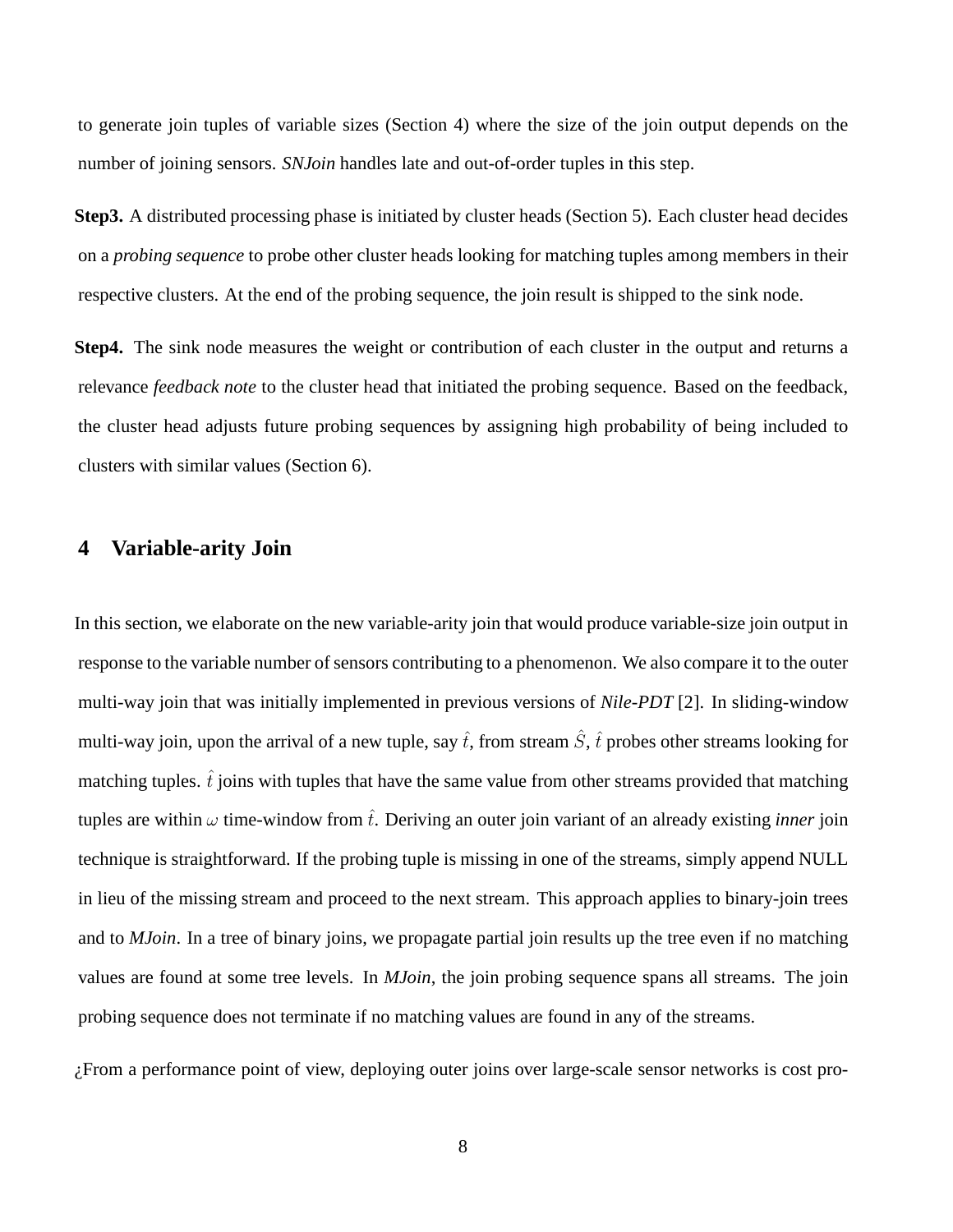hibitive. To detect subsets of joining sensors using outer join, every sensor in the network has to be probed. Given the fact that phenomena are usually localized (e.g., an oil spill in a specific area), we may end up probing thousands of sensors to find out that only tens of sensors have a similar behavior. To reduce the number of probes involved in an outer multi-way join, we propose the concept of variable-arity join as given by Definition 1.

**Definition 1** *Given* m *input streams,*  $S_1$ ,  $S_2$ ,  $\cdots$ , and  $S_m$ , each stream  $S_i$  generates tuples of the form  $(t_i, [S_i, \tau_i])$ , where  $t_i$  is the tuple value generated by stream  $S_i$  at time  $\tau_i$ . For a newly arriving tuple  $(\hat{t}, [\hat{S}, \hat{\tau}])$ , a variable-arity join over window  $\omega$  produces an output  $O = \{(\hat{t}, [\hat{S}, \hat{\tau}], [S_{o_1}, \tau_{o_1}], [S_{o_2}, \tau_{o_2}],$  $\cdots$ ), where  $S_{o_i}$  is one of the joining streams,  $o_i \in 1 \cdot m$ , such that  $\hat{t} = t_{o_i}$  and  $|\hat{\tau} - \tau_{o_i}| \leq \omega$ ,  $S_{o_i} \neq \hat{S}$ ,  $S_{o_i} \neq S_{o_j} \ \forall i \neq j$  }.

We should notice that variable-arity join is different from outer join both at the conceptual and implementation levels. At the conceptual level, variable-arity join *omits* streams that do not participate in the join to produce a variable-size tuple. The variable-size tuple contains (1) the join value  $\hat{t}$ , (2) the source stream and the timestamp of the tuple  $[\hat{S}, \hat{\tau}]$ , and (3) a variable-size list of streams that produce matching tuples along with the timestamps of the matching tuples  $([S_{o_1}, \tau_{o_1}], [S_{o_2}, \tau_{o_2}], \cdots)$ . In contrast, outer join produces a fixed-size tuple with *NULL* values in lieu of missing streams (even in the presence of many of these NULL values). At the implementation level, variable-arity join probes only streams that participate in the join. Streams with no matching tuples do not infer any additional cost. However, outer join probes every stream to check the existence of the join value (even in the presence of many of such streams.)

#### 4.1 Data Structures

Usually, hash-based join techniques maintain one hash table per stream. A new input tuple is inserted, based on a hash function, into its own stream's hash table and a probe is then launched to look for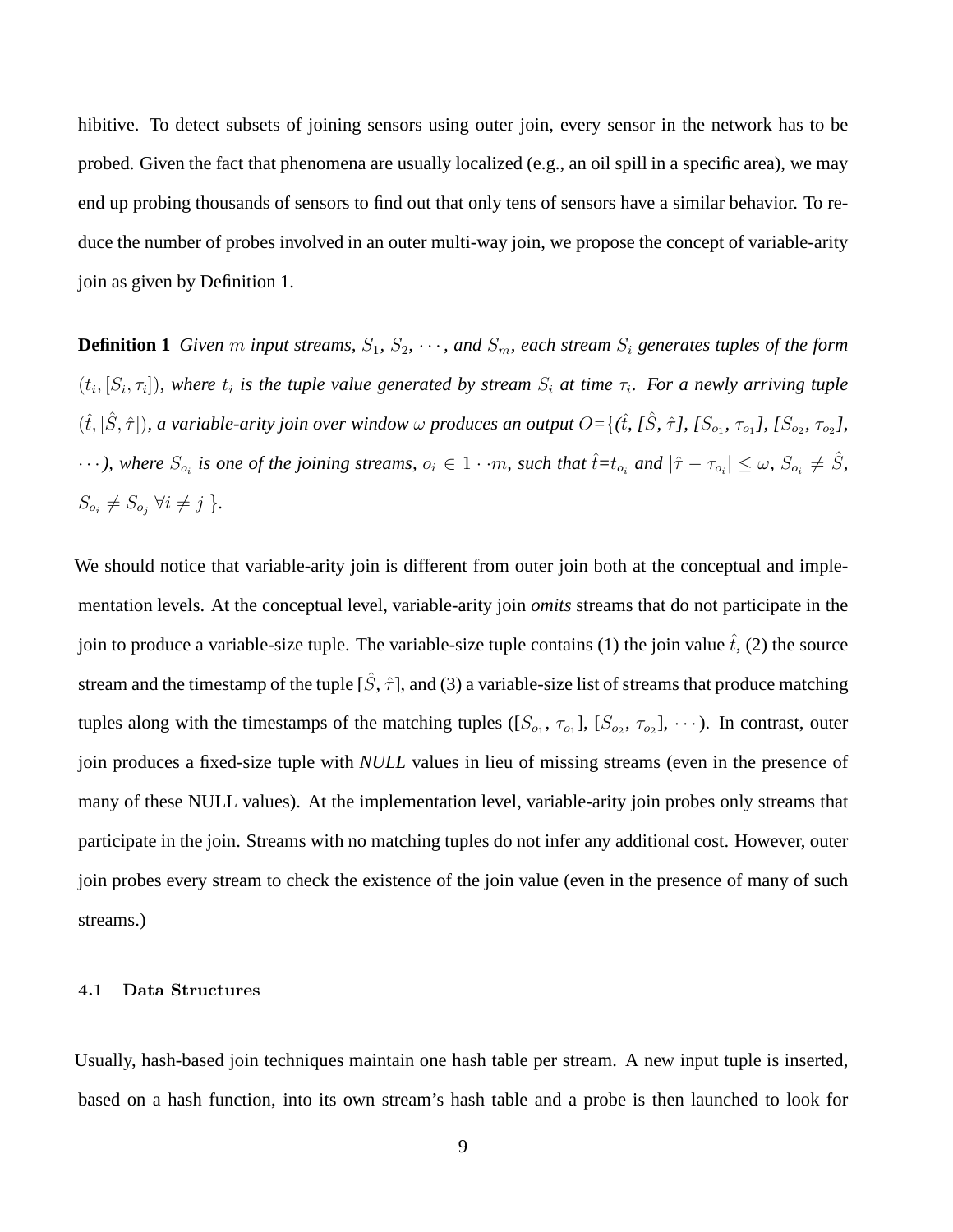

**Figure 3. The SNJoin hash table.**

matches in other streams' hash tables. With the increase in the number of streams, managing a large number of hash tables becomes costly. To avoid a lengthy join probing sequence, the variable arity join uses a single global hash table where all incoming tuples are hashed and inserted regardless of their streaming sources. Grouping tuples of the same value from various streams in the same partition of a hash table prepares candidates for the join output in advance.

Figure 3 illustrates the proposed SNJoin hash table that is used by the variable arity join. The hash table is divided into partitions based on a suitable hash function  $H$ . The hash function is only applied over the value of the join attribute in case the tuple has multiple attributes. In each partition, all tuple values that appear in the current window  $\omega$  are chained in a *tuple-value list* (*TVL*), one entry per value. An entry in *TVL* is of the form:

- 1. t: the tuple's value of the join attribute. Notice that a single entry is created per value even if  $t$ appears multiple times, whether in a single stream or in multiple streams.
- 2. *VOL* − *ptr*: a pointer to the *Value-Occurrence List* (or *VOL*). *VOL* stores every occurrence of the value t. An entry in *VOL* contains the following:
	- (a)  $S$ : an identifier of the stream that produced the value  $t$ .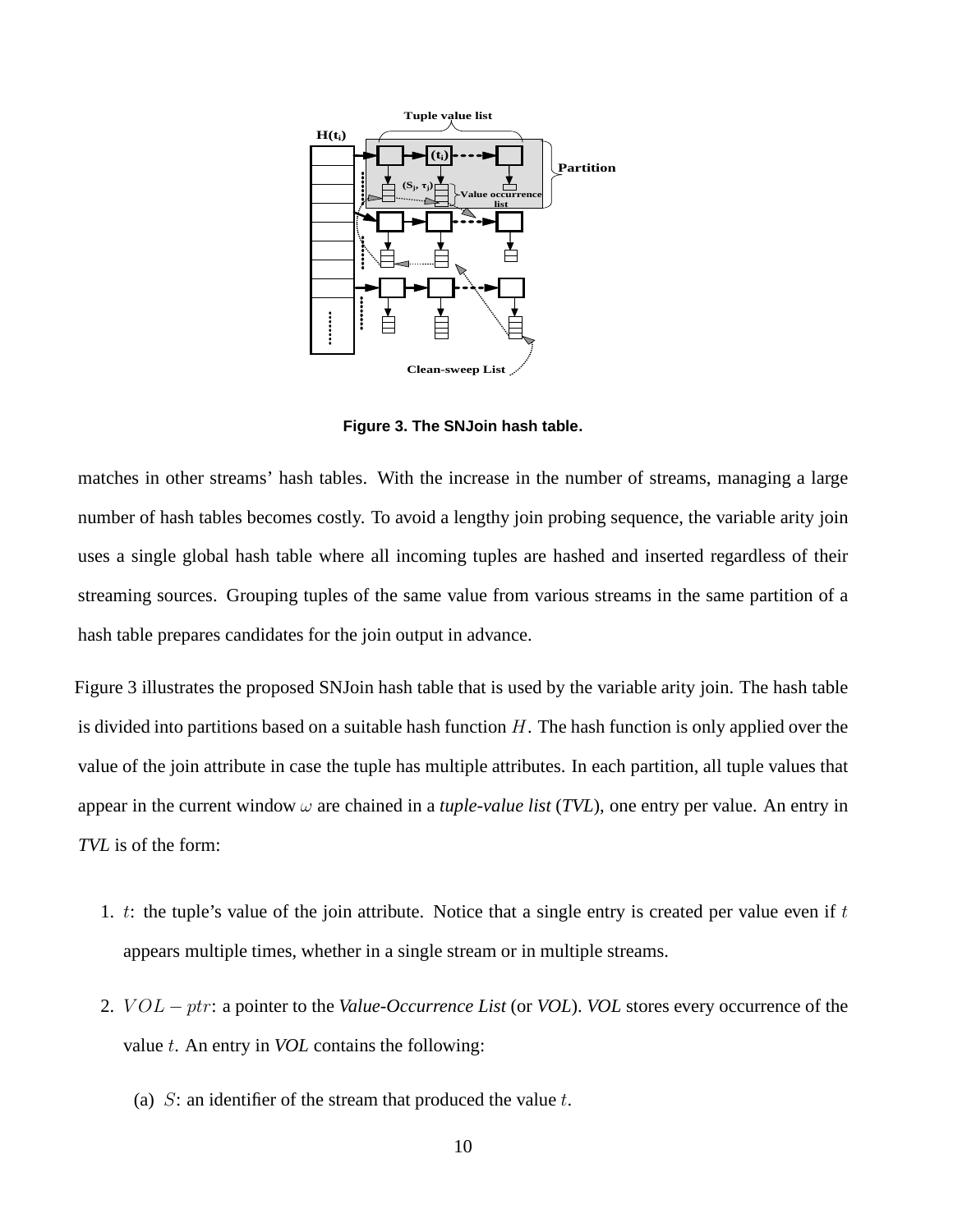(b)  $\tau$ : the timestamp at which t was produced.

*VOL* is reverse-ordered based on timestamp (i.e.,  $\tau$ ). A newly-incoming tuple is appended at the head of *VOL*.

Finally, every single occurrence of a tuple  $(t,[S,\tau])$  is chronologically chained, i.e., based on timestamp, in a global *Clean-Sweep List* (or *CSL*)). *CSL* spans all partitions of the hash table to link all tuples from all streams (with the oldest at the head of the list). The purpose of *CSL* is to expire tuples once they get outside the sliding window  $\omega$ .

#### 4.2 Variable-Arity Join Algorithm

The algorithm for the proposed variable-arity join is given in Figure 4. This algorithm is executed by the cluster head whenever it receives a readings from one of its cluster members. In Step 1, with the arrival of a new tuple  $\hat{t}$  from stream  $\hat{S}$  at timestamp  $\hat{\tau}$ , the hash function H is applied over  $\hat{t}$  to determine the partition where the tuple should go. Then, the partition's *tuple value list (TVL)* is searched to return a handle to the tuple's entry in *TVL*. If the tuple is not found, a new entry in *TVL* is created. In Step 2, the stream that generated the tuple  $(\hat{S})$  and the tuple's timestamp  $(\hat{\tau})$  are inserted at the head of the *value occurrence list (VOL)* that is associated with *TVLEntry* to denote a new occurrence of  $\hat{t}$ . Step 3 appends the tuple's occurrence to the *clean-sweep list (CSL)* that maintains all tuples based on their arrival order for later clean-up purposes. In Step 4, we traverse the *value occurrence list* (*VOL* $(\hat{t})$ ) until we reach its end (temp=NULL) or until we reach a tuple that is far in the past by more than the window size ( $\hat{\tau} - temp.\tau > \omega$ ). As we traverse VOL, we form the join output from the value occurrences in other streams (i.e.,  $\hat{S} \neq temp.S$ ). The join output is formed by separating the values in *VOL* based on their source stream into  $k$  sublists, i.e., a sublist per stream. Then, we compute the Cartesian product of  $k + 1$  sublists: the k sublists plus a sublist of one tuple, the probing tuple  $\hat{t}$ . The Cartesian product of the sublists is equivalent to the join output since the join condition (i.e., equality on the tuple value) has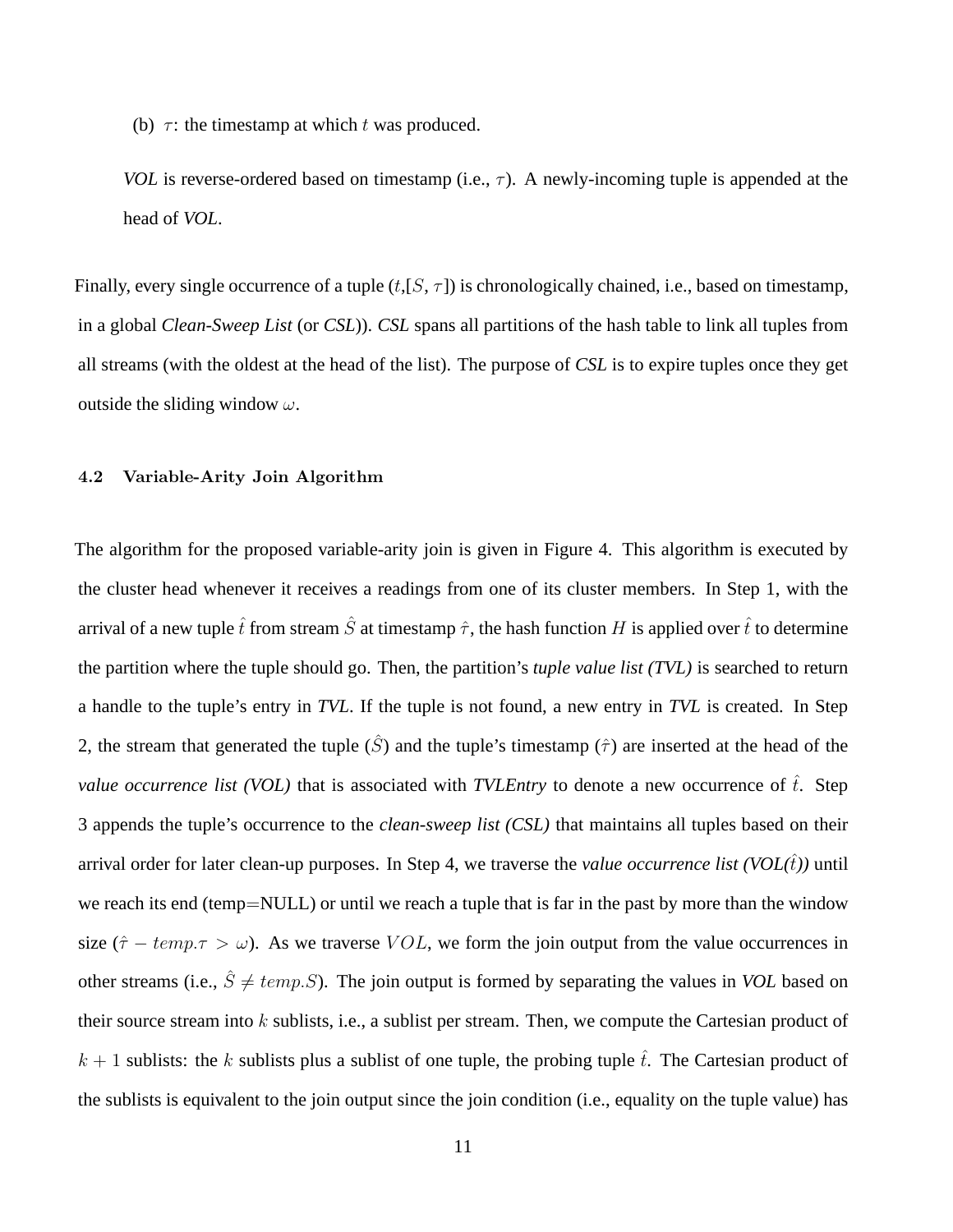## **PROCEDURE** *Insert-Probe*

**INPUT:** (1) a new input tuple  $(\hat{t}, \hat{S}, \hat{\tau})$  and (2) an SNJoin hash table **OUTPUT:** *(1) an updated SNJoin hash table (2) the join output produced by tuple*  $\hat{t}$ 

- *1. TVLEntry=TVL[* $(H(\hat{t})$ *].Search* $(\hat{t})$
- 2. *VOLEntry=TVLEntry.vol-ptr.Insert*( $\hat{S}$ *,*  $\hat{\tau}$ )
- *3. CSL.Append(VOLEntry)*
- *4. temp=TVLEntry.vol-ptr.first;*

*while(temp* $\neq$ *NULL and*  $\hat{\tau}$  – *temp.* $\tau \leq \omega$ )

## **begin**

*if*  $\hat{S} \neq temp.S$  *Append* temp. *τ to* Sublist<sub>temp.s</sub>

*temp=temp.next*

#### **end**

*Output*  $\leftarrow \hat{t}$ *, Cartesian product*( $[\hat{S}, t\hat{a}u]$ *, Sublist<sub>i</sub>* $\forall i = 1..k$ *), where* k *is the total number of sublists* 

*5. Traverse* CSL *to delete expired tuples*

#### **Figure 4. The SNJoin algorithm.**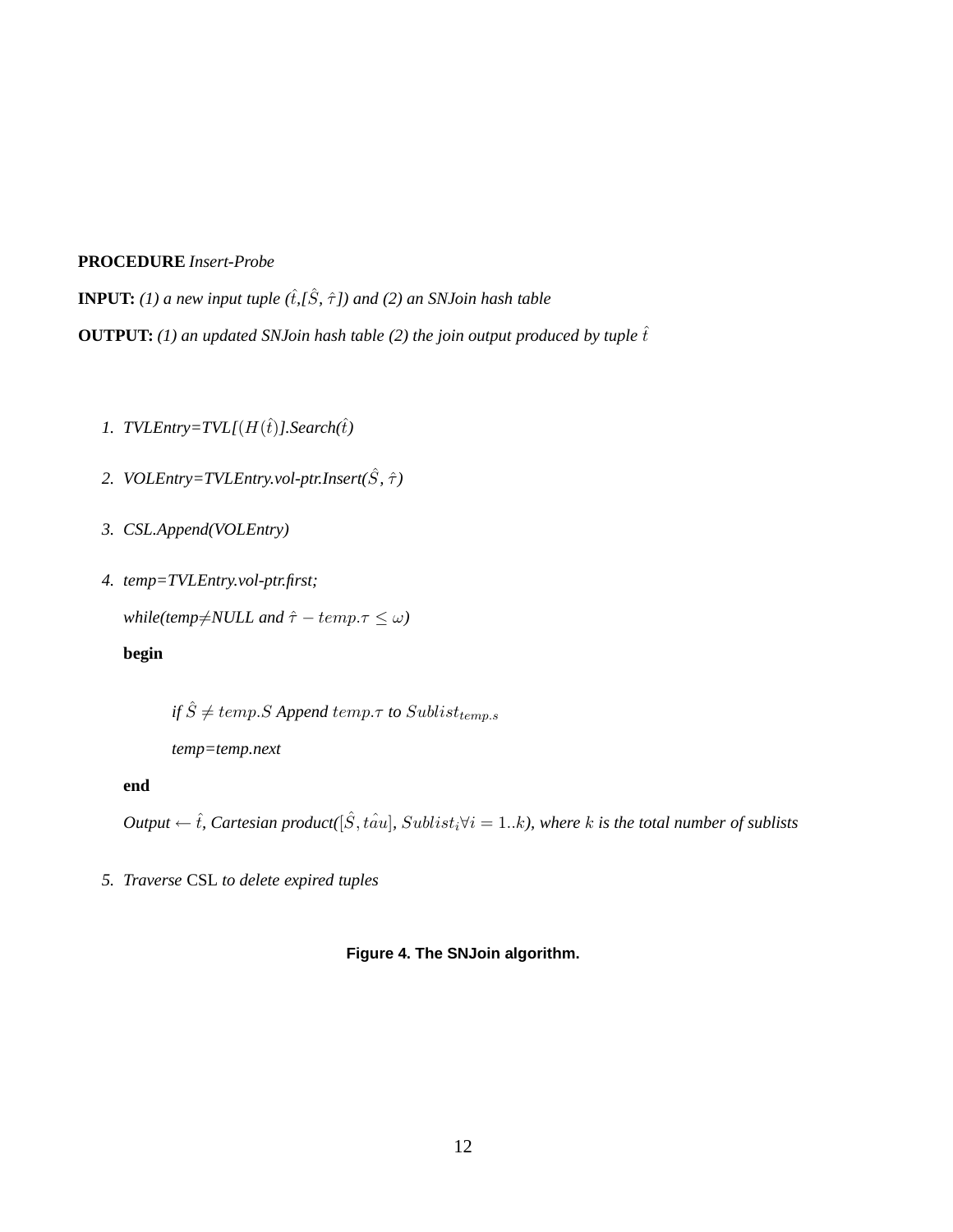been already fulfilled by *pre-grouping* tuples by value in the same *VOL*. Finally, in Step 5, we traverse the *clean sweep list (CSL)* to delete any tuple with a timestamp that is outside the most recent sliding time-window, i.e.,  $Current\ time - CSL.\tau > \omega$ . Although we choose to perform the clean-sweep step with the arrival of every tuple, the clean-sweep step can be performed periodically or in a lazy fashion when there is plenty of system resources.

### **4.2.1 Support for Multiple Window Sizes**

Up to this point, we assumed that the join operation is performed over a sliding window  $\omega$  such that  $\omega$ is fixed for all sensors. However, some applications require a different window size for each sensor (i.e.,  $\omega_i$  is the sliding window over stream  $S_i$ ). In literature, binary join is performed over two streams such that each stream has its own window size [17]. The generalization of having multiple window sizes in the multi-way join is legitimate as well. Allowing multiple window sizes gives the flexibility to vary the memory overhead over different regions of the sensor field and accommodates variable sensor rates and sensitivity to the occurrence of various events in the environment.

In the variable-arity join, it is straightforward to support multiple window sizes; We just need to change Step 4 of Figure 4 as follows:

temp=TVLEntry.vol-ptr.first;  
\nwhile(
$$
temp \neq
$$
NULL and  $\hat{\tau} - temp.\tau \leq \omega_{MAX}$ )  
\nif  $\hat{S} \neq temp.S$  and  $\hat{\tau} - temp.\tau \leq \omega_{temp.S}$   
\ninclude  $temp.\tau$  in the join output of  $\hat{t}$   
\ntemp=temp.next  
\nend

We make two modifications. First, we traverse the value occurrence list  $(VOL)$  till we reach the maximum  $\omega$  (i.e.,  $\hat{\tau} - temp.\tau \leq \omega_{MAX}$ ). Second, for each entry in the VOL, the timestamp of an element of stream  $S_i$  is tested against its own window size  $\omega_{temp,S}$  instead of  $\omega$ , i.e.,  $\hat{\tau} - temp.\tau \leq \omega_{temp,S}$ .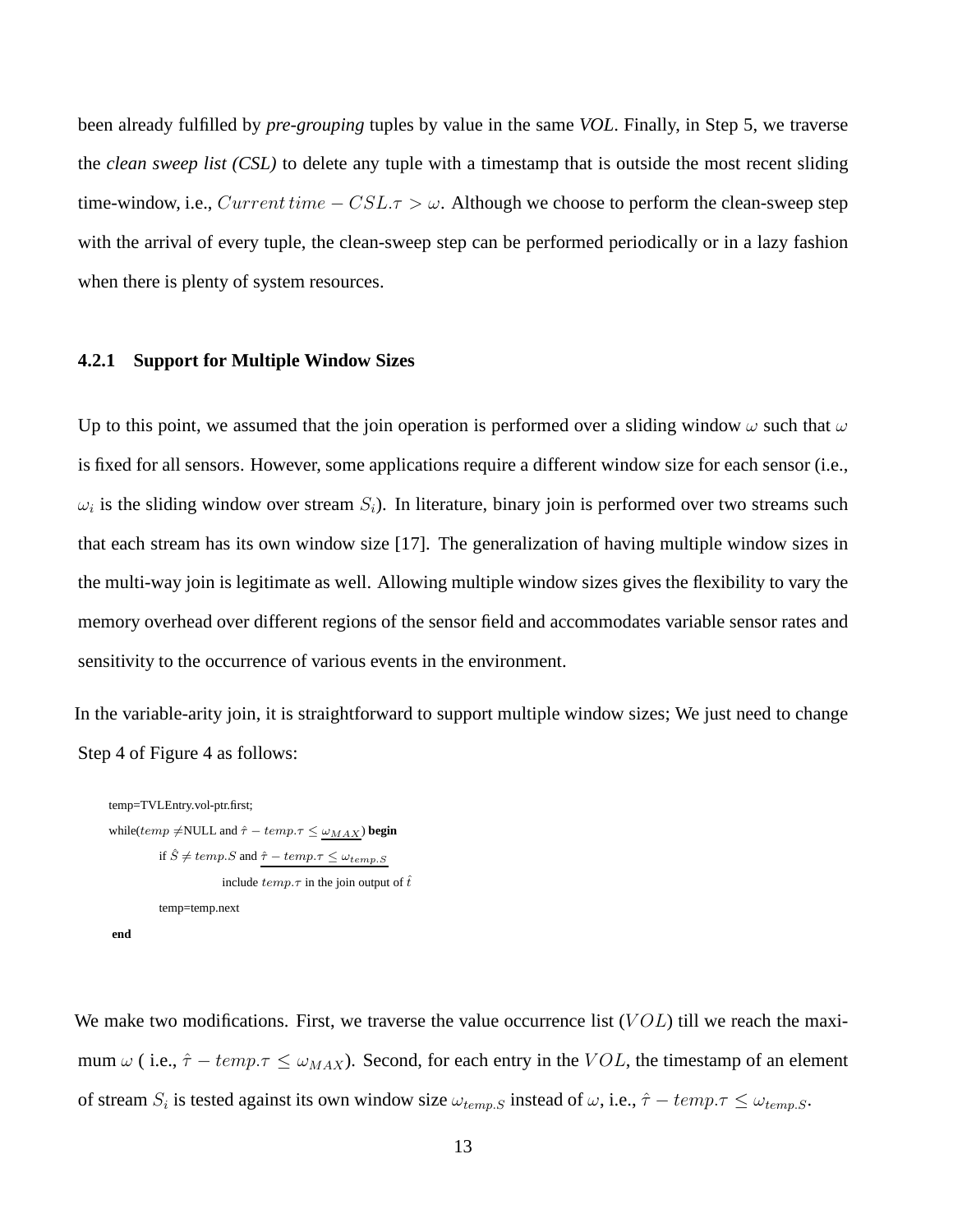#### 4.3 Variable-arity Join Versus Outer Join

The concept of variable-arity join has three major advantages over outer join. First, the variable-arity join avoids unnecessary long chains of probing sequences. Other techniques, i.e., binary join trees or *MJoin*, need to probe large numbers of sensors that may produce no output.

Second, the variable-arity join avoids partial-result processing. Binary join tress or *MJoin* consume system resources in processing partial results. Consider a join probing sequence of k tables  $(h_1, h_2, \dots, h_k)$ . The partial result up to table  $h_i$  is the result of  $(h_1 \bowtie h_2 \bowtie \cdots \bowtie h_i)$ . In binary join trees or *MJoin*, partial results have to be maintained (and padded with NULLs if no matching tuples are found) with every probe until the probing sequence is exhausted. The cost of a complete traversal over the partial-result tuples to pad them with NULLs becomes significant with the increase in the partial result size and with the increase in the number of sensors. In the variable-arity join, we retrieve tuples (and only tuples) that contribute to the output with a single traversal of *VOL*.

Third, the variable-arity join accommodates the dynamic reconfiguration of a sensor network at no additional cost. Since all sensor readings are hashed to the same global table, the addition and/or deletion of sensors affect neither the data structure nor the algorithm of the join. In contrast, binary-join trees require a reorganization of the join tree. Also, in response to changes in the number of sensors, *MJoin* creates and/or removes hash tables and adjusts the join probing sequence of incoming tuples accordingly.

## **5 Distributed Processing in SNJoin**

Up to this point, *SNJoin* addressed the demands of large-scale dynamically-configured sensor networks through the notion of variable-arity join. However, if *SNJoin* requires all sensors to transmit their readings to a centralized sink node, the sink node will be a bottleneck, especially with the increase of the network size. Scalable query processing requires the *en-route* processing of sensor readings, i.e., while they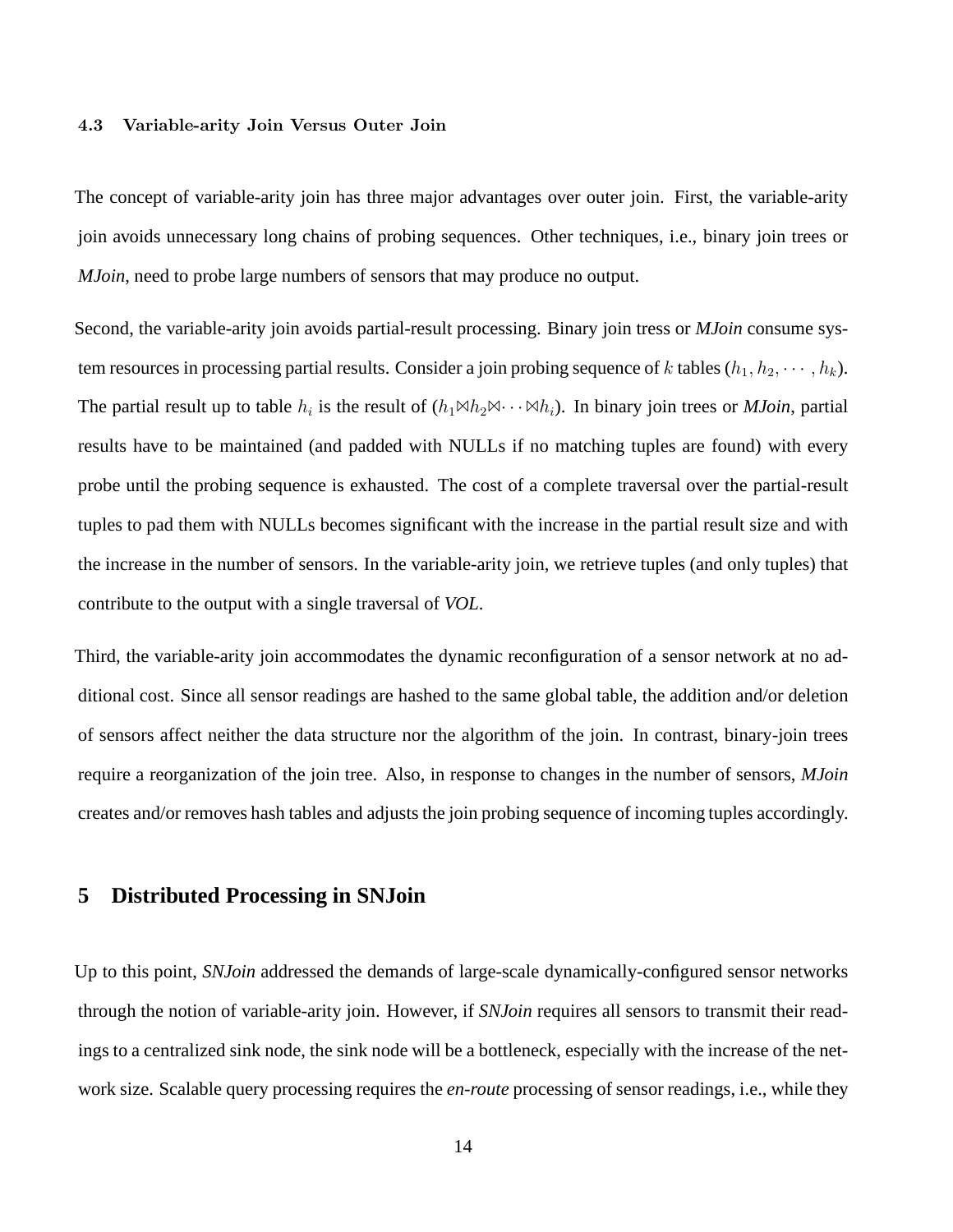#### **PROCEDURE** *Distributed-Insert-Probe*

#### **Upon receiving a new input tuple:**

**INPUT:** *a new input tuple*  $(\hat{t}, \hat{S}, \hat{\tau})$ *).* 

**OUTPUT:** *the join output produced by tuple*  $\hat{t}$  *plus a cluster-head probing sequence.* 

- *1. r=insert-probe(*tˆ*,[*Sˆ*,* τˆ*])*
- 2. Choose a cluster-head probing sequence  $(CH_{o_2}, CH_{o_3}, \cdots, CH_{o_D})$
- 3.  $SeaNo = 1$
- *4. Ship* (*SeqNo, [t̂,*  $\hat{\tau}$ *], [CH<sub>o1</sub>, CH<sub>o2</sub>,*  $\cdots$ *, CH<sub>o<sub>D</sub>], r) To CH<sub>oSeqNo+1</sub>*</sub>

#### **Upon receiving a probe request:**

**INPUT:** *a probe request PR:*( $SeqNo, [\hat{t}, \hat{\tau}]$ ,  $[CH_{o_1}, CH_{o_2}, \cdots, CH_{o_D}]$ , R).

**OUTPUT:** *the join output produced by PR and a an updated PR.*

- *1.*  $r = probe(\hat{t}, \hat{\tau})$
- 2.  $SeqNo = SeqNo + 1$
- *3. Ship* (*SeqNo, [t̂,*  $\hat{\tau}$ *], [CH<sub>o1</sub>, CH<sub>o2</sub>,*  $\cdots$ *, CH<sub>o<sub>D</sub></sub>], R + r) To CH<sub>oSeqNo+1</sub>*

#### **Figure 5. The distributed SNJoin algorithm.**

are being transmitted to the sink node. Examples of such in-network query processing include [7, 16, 22]. We now present a distributed variant of *SNJoin* that shifts the join operation from the sink node to the sensor-network level.

As illustrated in Figure 2, we model the sensor network as an ad-hoc network of sensor nodes grouped into clusters based on their energy level and spatial locations. *SNJoin* decomposes the entire join operation into multiple smaller join operations that are performed separately over each cluster at the cluster head. Then, each cluster head chooses a *cluster-head probing sequence* to probe other cluster heads looking for matches. The probing sequence will then end by shipping the join result to the sink node.

Figure 5 gives the distributed *SNJoin* algorithm. A cluster head receives either an input tuple from one of its cluster members or a probing request from another cluster head. Upon receiving a new input tuple,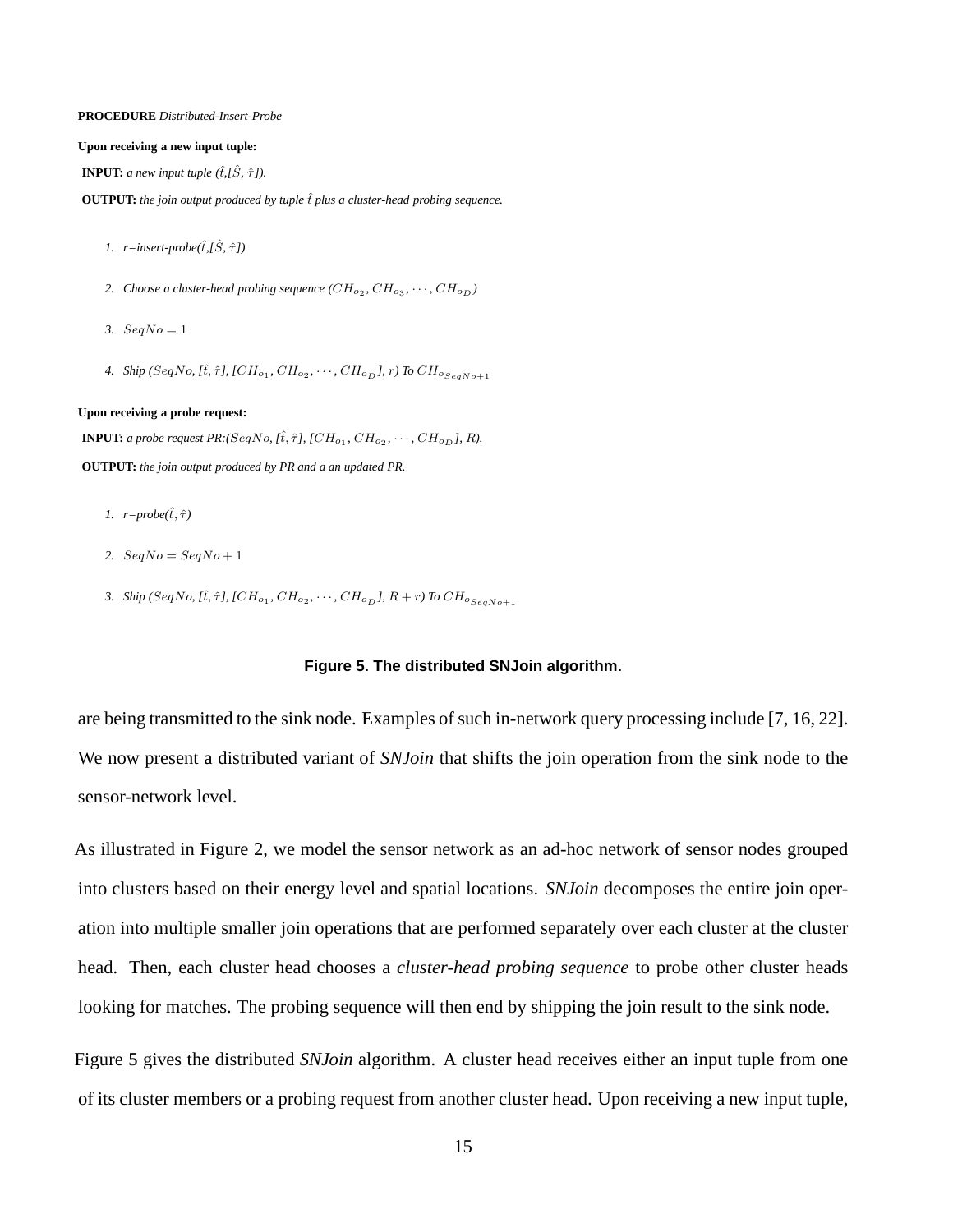*SNJoin* probes the cluster head's local hash table to retrieve a local join result (r) (Step 1). The cluster head  $(CH_{o_1})$  decides on a probing sequence (either arbitrarily or based on relevance feedbacks as we will show in the next section) that spans *some* or *all* of the other cluster heads,  $(CH_{o_2}, CH_{o_3}, \cdots, CH_{o_D})$ such that  $1 \leq o_i \leq D$  where D is the total number of clusters (Step 2). The cluster head sets a sequence number to one ( $SeqNo = 1$ ) since the cluster head is the initiator of the join operation (Step 3). Finally, the cluster head ships the probing request to the next hop (i.e., Cluster head number  $SeqNo + 1$ ) (Step 4). A probing request consists of a sequence number that indicates the last cluster head that processed the request, the probing tuple  $\hat{t}$ , the tuple's timestamp  $\tau$ , a sequence of cluster heads, and the partial join result r computed from Step 1.

Upon receiving a probing request, the cluster head probes its own hash table (Step 1). Then, the cluster head increases the probing sequence number (Step2). Finally, the cluster head accumulates its local result r to the partial result R computed so far and forwards the probing request to the next hop.

#### 5.1 Early, Late and Out-of-order Arrival

Due to network delays and un-synchronized clocks in the different cluster heads, three issues need to be addressed: late and early arrivals, out-of-order arrivals, and generation of duplicates in the output. Late tuple arrivals may occur when a tuple arrives at a cluster head's buffer past the cluster head's local clock timestamp. Early tuple arrivals may occur when a tuple arrives at a cluster head's buffer before the cluster head's local clock timestamp. In the case of out-of-order arrivals, not only tuples are late but their order has been also altered. Finally, duplicates may occur when the same tuple is reported twice in the output due to two different cluster heads starting two different probing sequences for the same tuple simultaneosuly.

To handle late, early, and out-of-order tuple arrivals, we buffer all tuples and probing requests for some time (i.e., safety factor) before they get processed by *SNJoin*. Let us assume that  $\epsilon$  is the maximum delay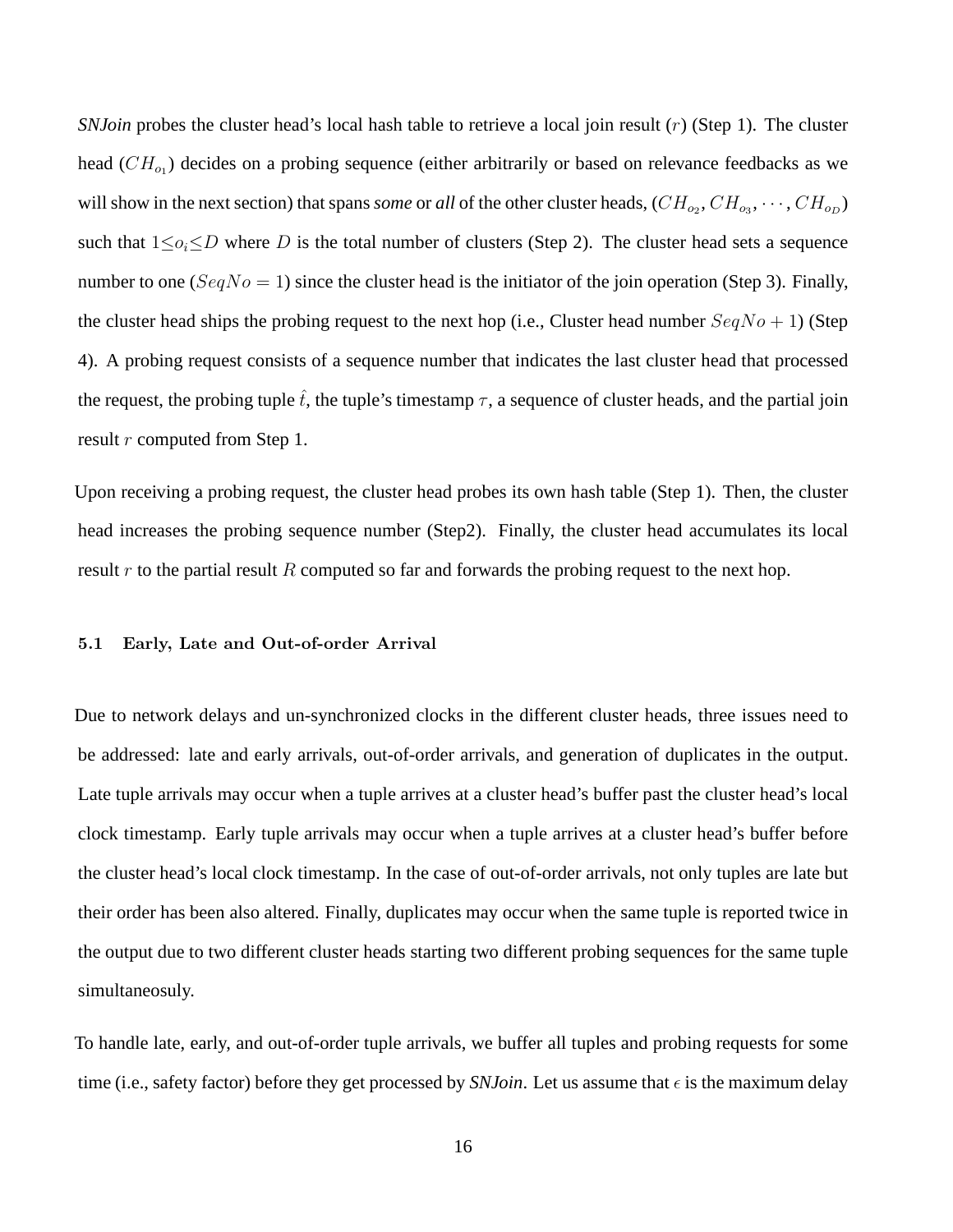in tuple arrival from a given sensor and  $Delay$  is the maximum delay of a probing sequence to go from one cluster head to another. Whenever a tuple arrives to the processing node, i.e., cluster head or sink node, it is added to a buffer based on its timestamp (i.e., reordered relative to other tuples). A tuple is then sent to its usual processing step by *SNJoin* (i.e., inserted in the hash table) as soon as its timestamp goes beyond  $\epsilon$  with respect to the current time in the processing node. Similarly, a probing request is buffered for  $\epsilon$  time units to give a chance for all late tuples to be inserted in the hash table before the actual probing takes place. Thus, the probing tuple or probing sequence is delayed by  $\epsilon$  until all late tuples are inserted, hence, processed in order with respect to other inoming tuples. In addition, tuples in VOL are expired only if they fall outside a window of size  $(w + max(\epsilon, Delay))$ . The idea is to avoid expiring tuples that may eventually join with delayed tuples (delayed by  $\epsilon$  time units) or delayed probing requests (delayed by Delay time units). By increasing the window size, we ensure that the delayed probe will find all the tuples that are supposed to be retrieved and joined.

To avoid duplicates from appearing in the join output, we restrict the processing of a probing request to only tuples that came before  $\tau$ , where  $\tau$  is the timestamp of the tuple that initiated the probing request. When a cluster head receives a probing request with a timestamp of  $\tau$ , the cluster head probes its internal hash table starting from timestamp  $\tau$  backward, i.e., reterieve all tuples with timestamps  $(\tau')$  that are less than  $\tau$ . This precaution places an ordering on the timestamps of the join output components and avoids generating the same output tuple twice, i.e., once in each cluster head. For example if cluster head  $CH<sub>1</sub>$ generates value v at timestamp  $\tau_1$  while cluser head  $CH_2$  generates the same value later on at timestamp  $\tau_2$  ( $\tau_1 < \tau_2$ ). Regardless of the time at which their associated probing requests travelled in the network, the output join tuple is supposed to reported by  $CH_1$ . When the probing request comes from  $CH_2$  to  $CH_1$ ,  $CH_1$  will scan its value occurrence list starting from  $\tau_2$  backward and will join the value v at timestamp  $\tau_1$ . For equal time stamps, ties are broken using the cluster head id. For example, the cluster head with a smaller id is responsible for enerating the join output.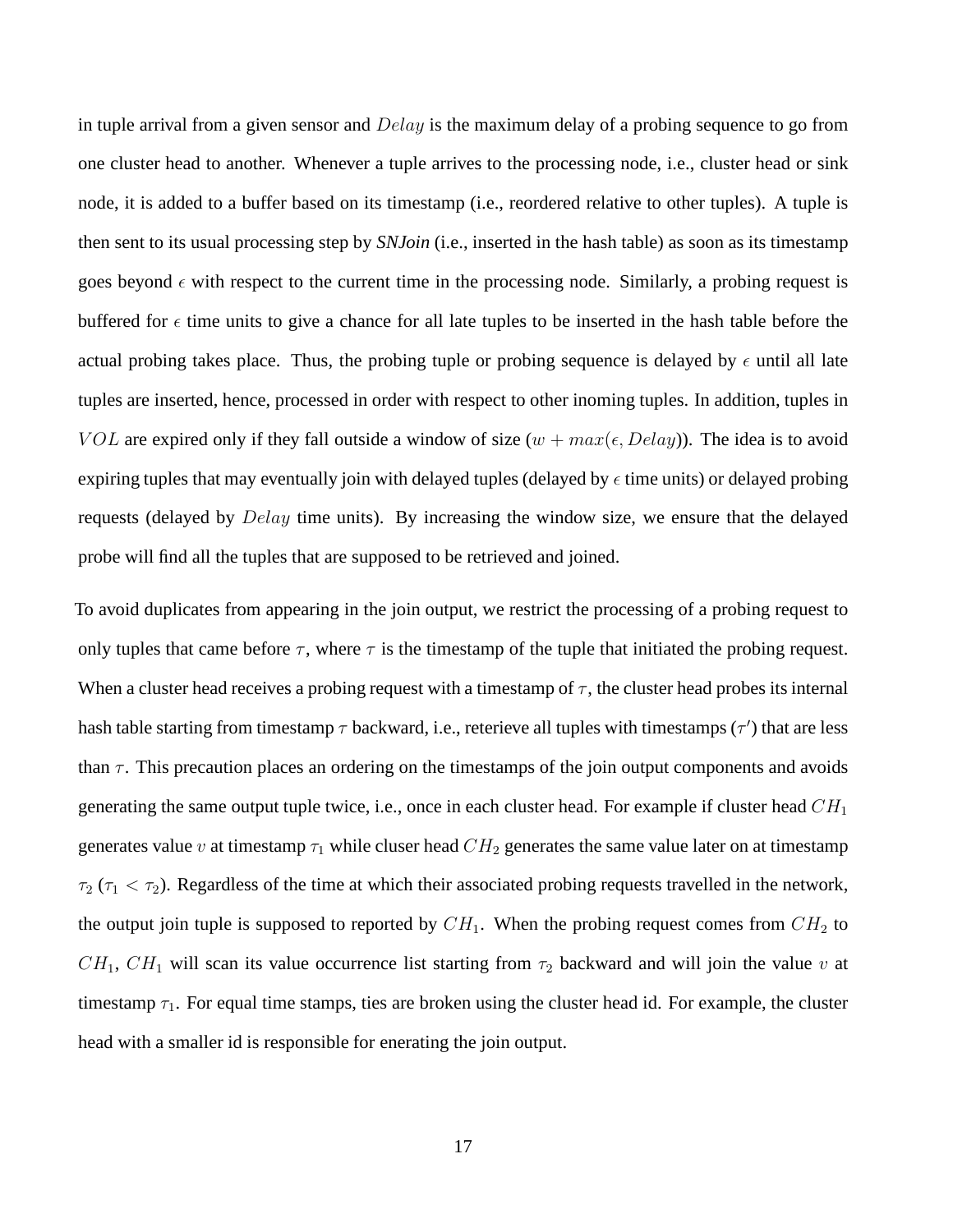# **6 Query Processing with Relevance Feedback**

A major challenge in multi-way join queries over sensor networks is that usually only a small fraction of the thousands of sensors in the network join with each other. This challenge is exacerbated in a *distributed* environment where a probe between two cluster heads requires a significant communication cost. Ideally, the cluster-head probing sequence spans all cluster heads in the network to produce as much output results as possible. However, due to the large size of the network and its associated communication cost, it is more efficient to probe only clusters where it is more likely to find matches. The possibility of missing few matches from clusters with low contributing probabilities should not have a major impact on the process of detecting and tracking phenomena. The objective of the proposed query processing with *relevance feedback* is to guide the join operation to process only relevant cluster heads, i.e., clusters that are more likely to generate the same values. This selective probing reduces both the processing and communication costs at the price of losing some streams that could have participated in the join if they were included in the probing sequence.

With the arrival of a new tuple  $\hat{t}$  at a cluster head, a join probing sequence has to be determined. In this case, the probing sequence will be  $(CH_{o_1}, CH_{o_2}, \cdots, CH_{o_k})$  such that  $k \le D$ , where D is the number of clusters. Each cluster head along the probing sequence performs the join operation over its data, then ships the result to the next cluster head in the probing sequence until the join result is received at the sink node. Based on the join result, the sink node decides on the contribution of each sensor to the output, i.e., how much each sensor along the probing sequence is effectively relevant to the output. The sink node forms a feedback array  $[w_1, w_2, \dots, w_k]$  (where k is the arity of the join result) to represent the *contribution weight* of each sensor in the output and sends the array to the cluster head that initiated the probing sequence (i.e.,  $CH_{o_1}$ ). For simplicity, let us assume that  $w_i$  is the percentage of the output tuples in which cluster head CH<sup>i</sup> appears. Each cluster head maintains a *Relevance Feedback Matrix (RFBM)* to record the relevance of all other cluster heads to its own input tuples. The *RFBM* is used to guide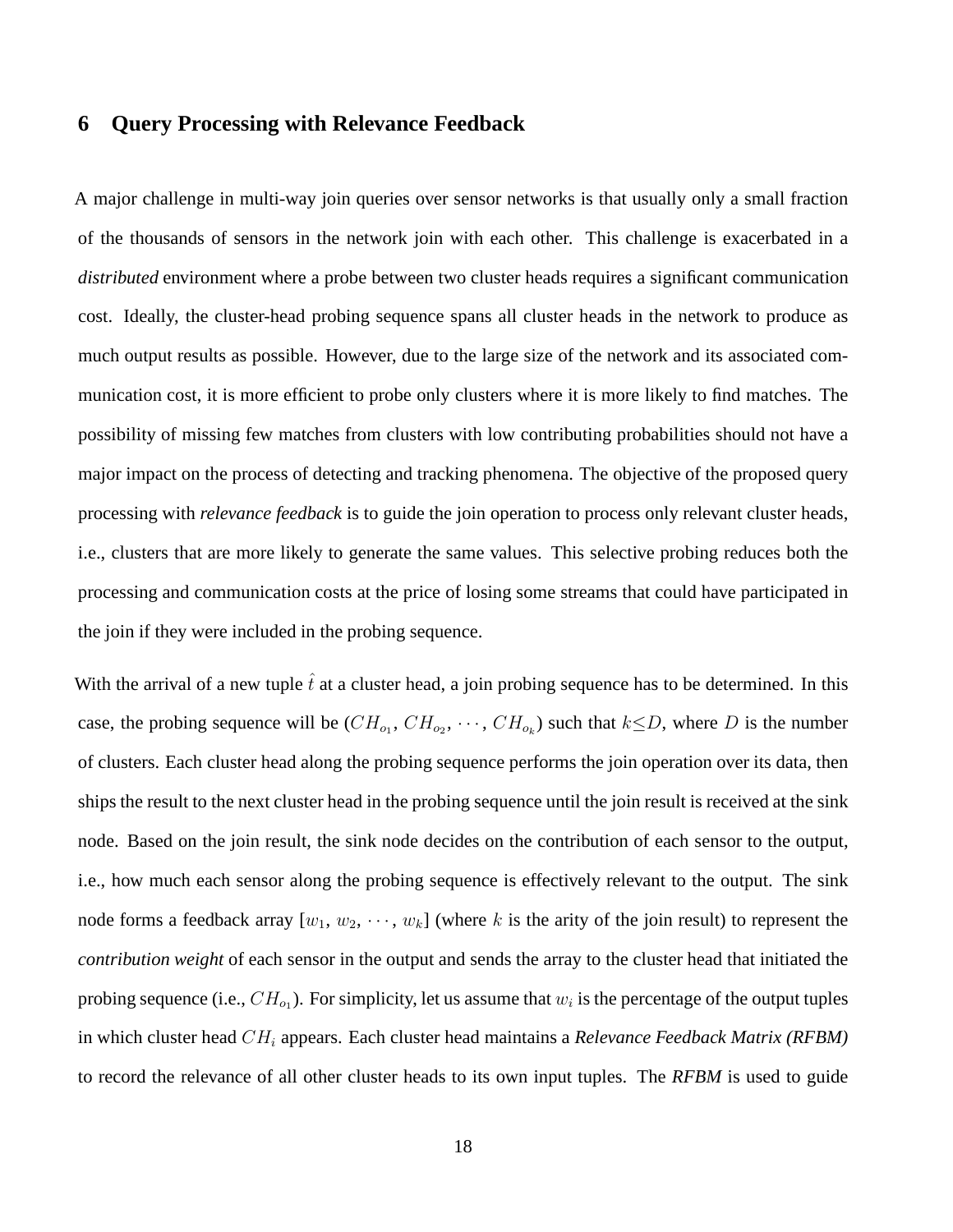future probing sequences. The *RFBM* is defined as follows:

**Definition 2** *Given a hash function*  $H(\hat{t}) \rightarrow [h_1, h_2, \cdots, h_n]$  *and D cluster heads*  $CH_1$ *, CH<sub>2</sub>*,  $\cdots$ ,  $CH_D$ , a Relevance Feedback Matrix (RFBM) *is a two dimensional matrix* ( $n \times D$ ) such that  $RFBM[H(\hat{t}), CH_i]$  represents the relevance of cluster head  $CH_i$  to the join probing sequence of tuple  $\hat{t}$ *.* 

Using *RFBM*, the join probing sequence (Step 2 in Figure 5) for an input tuple  $\hat{t}$  is formed such that the probability of including a cluster head in the probing sequence is proportional to its relevance to  $\hat{t}$ . The relevance probing sequence is defined as follows:

**Definition 3** *Given D cluster heads*  $CH_1$ *,*  $CH_2$ *<i>,*  $\cdots$ *,*  $CH_D$  *and an input tuple*  $\hat{t}$ *, the* Relevance Probing Sequence (RPS) *of*  $\hat{t}$  *is a sequence of cluster heads*  $CH_{o_1}$ ,  $CH_{o_2}$ ,  $\cdots$ ,  $CH_{o_k}$  *such that*  $k \leq D$  *and the probability Pr*{ $CH_i \in RPS$ } $=\frac{RFBM[H(\hat{t}),CH_i]}{\sum_{i=1}^{D}RFBM[H(\hat{t}),C]}$  $\frac{RFBM[H(t),CH_i]}{\sum_{i=1}^{D}RFBM[H(\hat{t}),CH_i]}$ 

The *RFBM* entries are initially set to a base value (e.g., 50% to denote that each cluster head has an equal probability of being included/excluded from the probing sequence). Then, the entries of the *RFBM* change dynamically with the arrival of relevance feedback notes based on the following equation:

$$
RFBM[H(\hat{t}), CH_i] = RFBM[H(\hat{t}), CH_i] - \frac{\sum_{j=1}^{k} w_j}{k} + w_i
$$

The *RFBM* entries are affected by the cluster head weight in the output  $(w<sub>i</sub>)$  relative to the average weights of all cluster heads in the output  $\left(\frac{\sum_{j=1}^{k} w_j}{k}\right)$  $\frac{e^{-(1-w)}(k)}{k}$ ). The algorithm of processing relevance feedback notes that are received from the sink node is given in Figure 6. Notice that as cluster heads contribute to the output, they *gradually* get a higher probability to be included in the probing sequence. Similarly, if cluster heads do not participate in the join output they *gradually* lose their *good reputation* and are excluded from the probing sequence.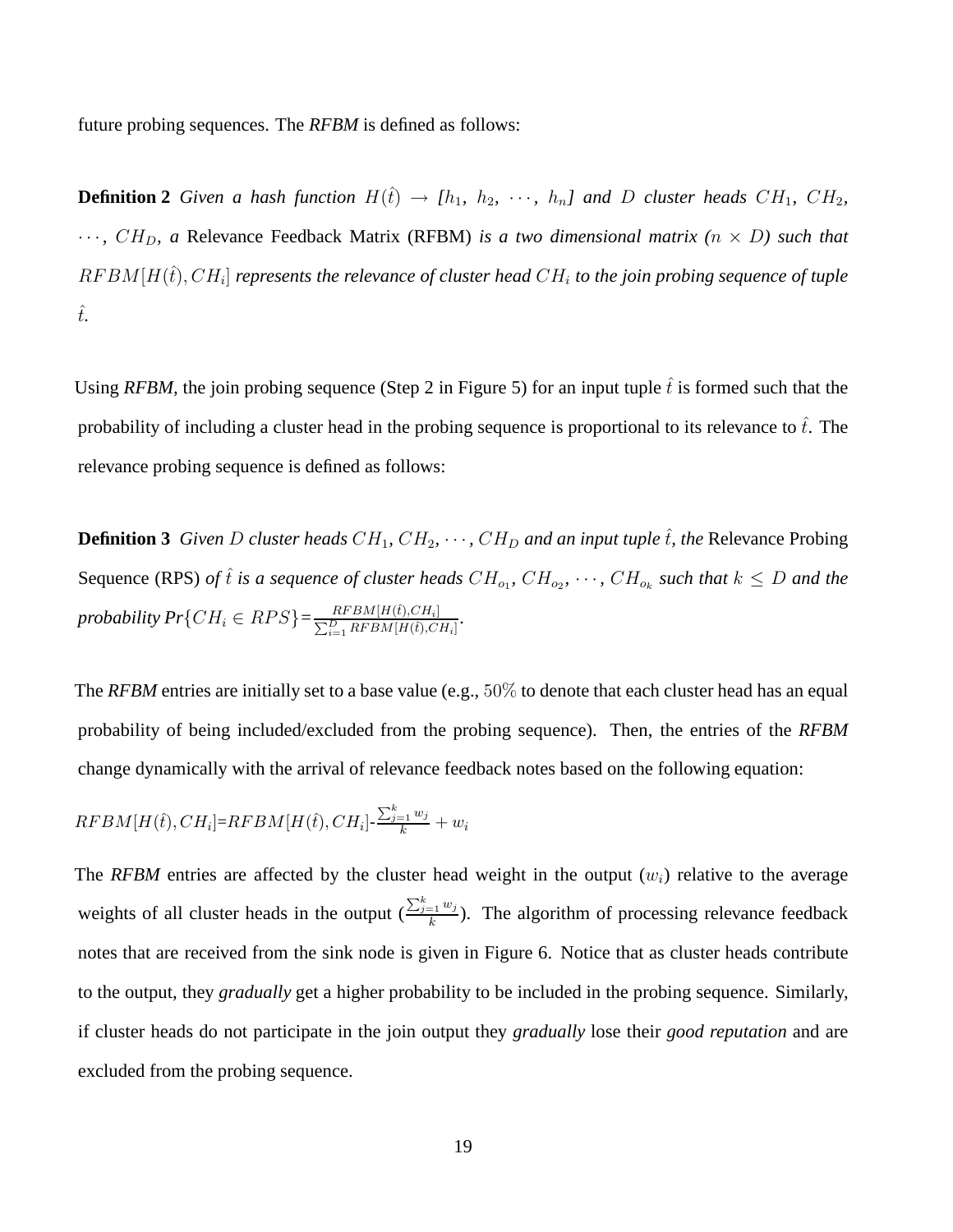#### **Upon receiving a relevance feedback note:**

**INPUT:** *a relevance feedback note:* ( $\hat{t}$ ,  $[(C_{s_1}, w_{s_1}), (C_{s_2}, w_{s_2}), \cdots, (C_{s_k}, w_{s_k})]$ ).

**OUTPUT:** *an updated relevance feedback matrix.*

*for i=1 to k*

 $\textit{RFBM}[H(\hat{t}), s_i] = \textit{RFBM}[H(\hat{t}), s_i] - \frac{\sum_{j=1}^k w_{s_j}}{k} + w_{s_i}$ 

#### **Figure 6. Processing of relevance feedback.**

# **7 Evaluation**

#### 7.1 Analytical Analysis

The time required to generate the output tuples is the key factor that differentiates among the performance of various join techniques. In this section, we analyze and compare the output delays for both *SNJoin* and outer *MJoin*. The output delay is defined as the time difference between the arrival of a tuple and the time its effect appears in the output. We now estimate the average time required by both outer *MJoin* and *SNJoin* to generate the output in the centralized case.

|             | <b>Outer M.Ioin</b>                            | <b>SNJoin</b>                                     |
|-------------|------------------------------------------------|---------------------------------------------------|
| Hash/Insert | $C_1$                                          | $C_1$                                             |
| Probe       | $C_2(k-1)$                                     |                                                   |
| Collision   | $C_3(k-1)(\frac{distinct_1}{size_H})$          | $C_3(\frac{distinct_2}{size_H})$                  |
| Separation  |                                                | $C_4\Sigma_{i-1}^k \sigma_i n_i$                  |
| Form        | $C_5(\prod_{i=1}^{k-1} \sigma_i n_i) \times k$ | $C_5(\prod_{i=1}^{k-1} \sigma_i n_i) \times 2kk'$ |

**Figure 7. Cost estimates of both** *MJoin* **and** *SNJoin***.**

The time required to process a tuple, say  $t$ , from an input stream is the accumulated times taken to *hash*/*insert* t into its corresponding hash table, *probe* other streams' hash tables (this applies only to *MJoin* since there is only one hash table for *SNJoin*), *resolve collisions* in the hash tables (only one table for *SNJoin*), *separate* the different encountered tuples into their respective streams, this applies only to *SNJoin* since the tuples for all streams are in the same hash table, and finally *form* the output join tuples.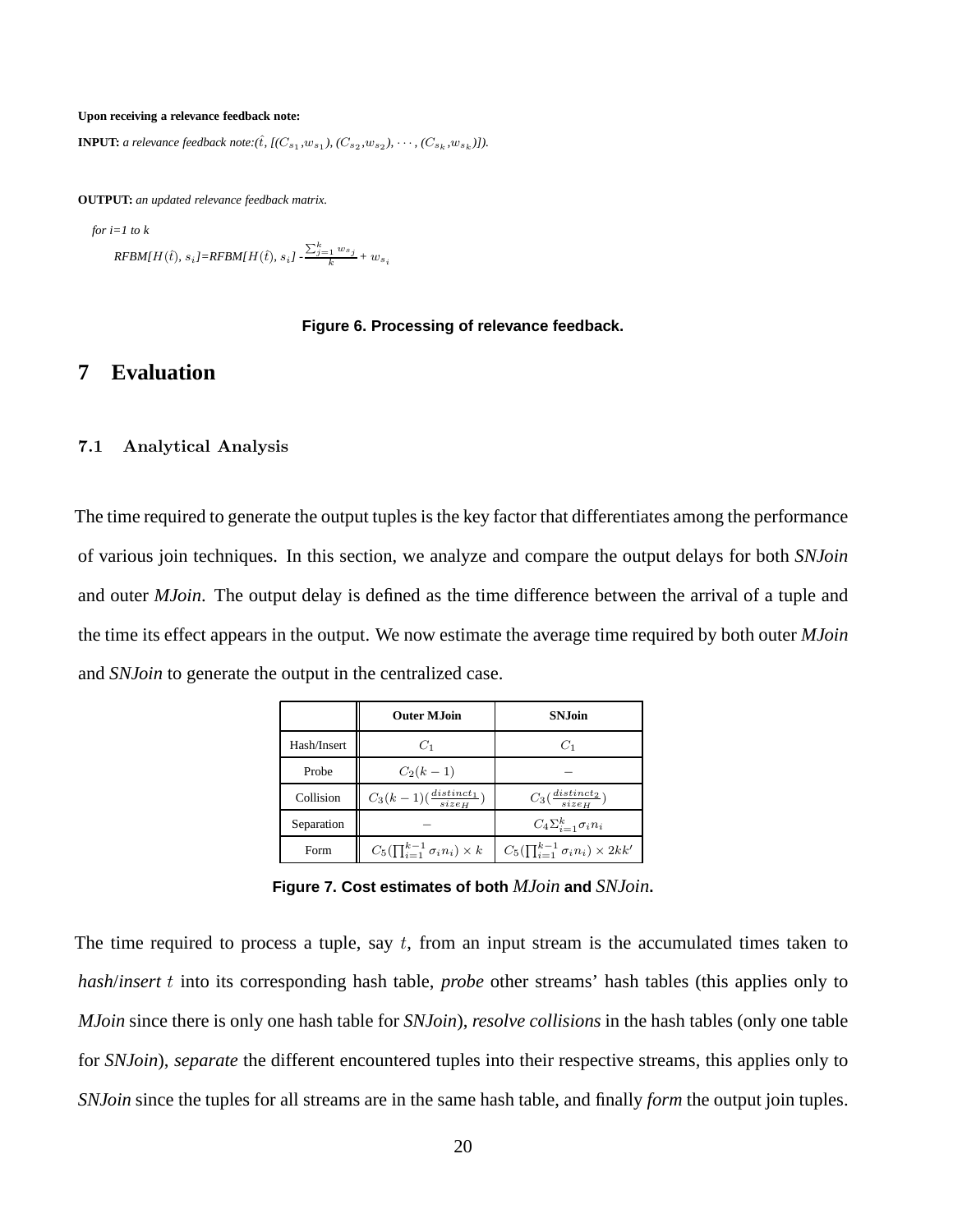Given k input streams, Figure 7 provides the different formulas to compute the time estimate for each of the above components for both outer *MJoin* and *SNJoin*. The hashing and insertion steps for both joins are achieved in constant time, i.e.,  $C_1$ . Outer *MJoin* probes all other hash tables than t's table ( $k - 1$ ) looking for matches even if the tuple value is missing in one of the hash tables. As a result, the *probe* cost corresponds to the product of a constant  $C_2$  by  $(k - 1)$ . In contrast, since *SNJoin* maintains only one hash table, all potentially joining tuples are accessible directly for the current entry in this hash table and thus the cost of *probe* is null.

Both joins are subject to collisions in the hash table, the cost of these collisions corresponds to the average number of possible distinct values in the hash table divided by the number of buckets in this hash table (size<sub>H</sub>). Notice that the number of distinct values in outer MJoin (*distinct*<sub>1</sub>) is different from the number of distinct values in SNJoin  $(distinct<sub>2</sub>)$  because the SNJoin hash table receives tuples from all streams while, in MJoin, each hash table maintains the values that are coming from a single stream. For the outer *MJoin*, this cost is repeated  $(k - 1)$  times, i.e., for probing all the hash tables except the hash table of the stream that is producing the value.

Since *SNJoin* groups all tuples in one single hash table it needs to separate the tuples coming from different streams into  $k$  lists to be able to join them afterward. This cost is equivalent to a single traversal of the value occurrence list (*VOL*). The size of the *VOL* on average for a specific value equals the summation of the average number of tuples per stream  $(n<sub>i</sub>)$  multiplied by the average selectivity of this value in that stream  $(\sigma_i)$  for all k streams which results in  $C_4\Sigma_{i=1}^k \sigma_i n_i$ . The outer *Join* is not subject to this separation cost since tuples from the same stream are in the same table.

The tuple formation cost is computed based on the size of the output which is the product of the number of output tuples,  $\prod_{i=1}^{k} \sigma_i n_i$  for both joins, by the tuple size, which corresponds to the number of streams k for the outer *MJoin*, and  $2kk'$  for *SNJoin*. The parameter  $k' < 1$  is usually very small. It represents the fact that only a small percentage of streams will join (locality of phenomena). This is what will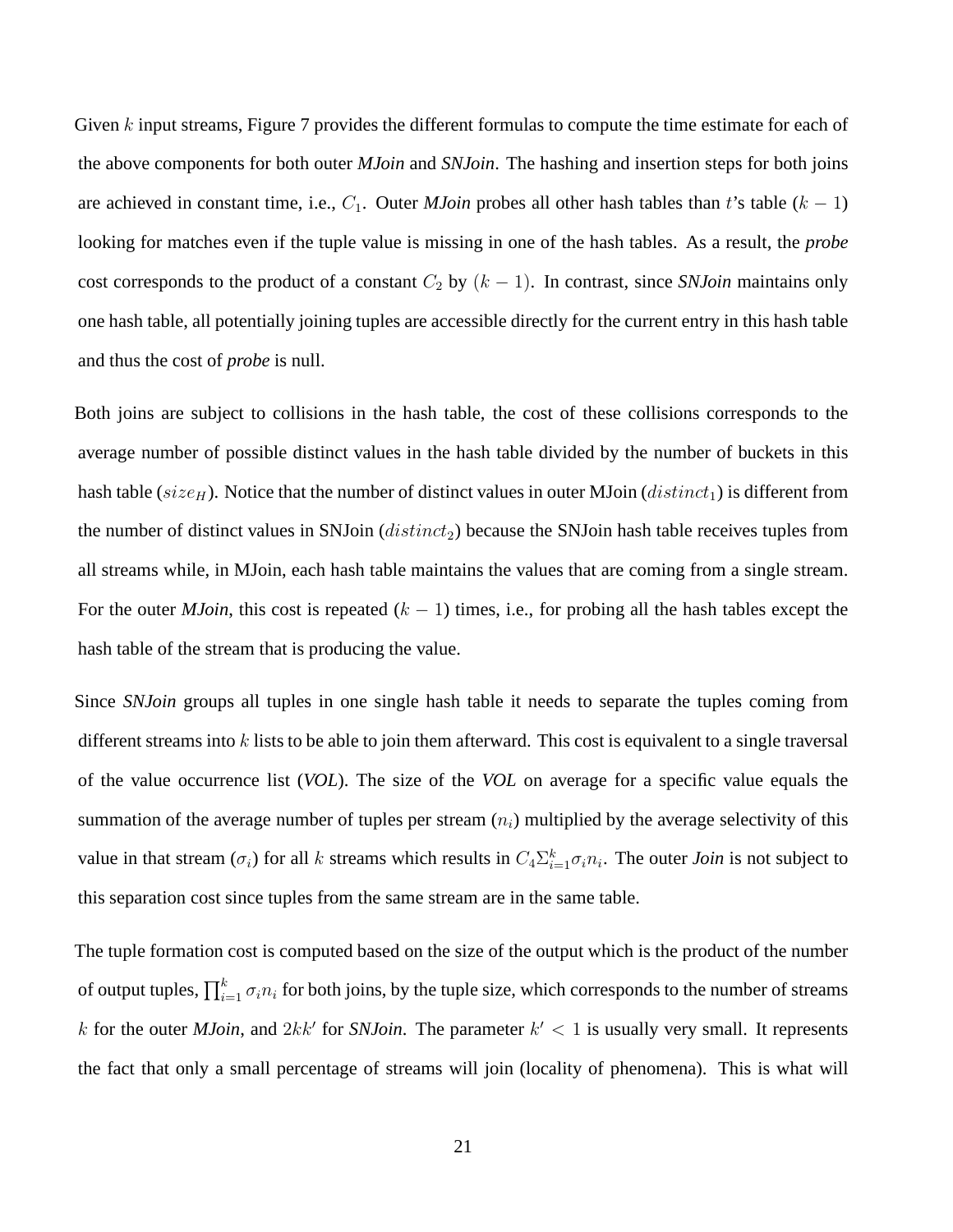reduce the size of the output which will be limited to only those streams that contribute to the join. The factor 2 in the formula is needed since the variable-arity join requires both the tuple's timestamp and its corresponding stream id, i.e.,  $([\hat{S}, \hat{\tau}])$ , to be reported in the output join tuple. The experimental study will show how this analysis compare to the actual experiments.

In the distributed case, *SNJoin* performs the join over D clusters of input streams. The output delay is dominated by the communication cost incurred by the probing sequence that needs to travel throughout all cluster heads or a subset of them if we are using the relevance feedback. This communication cost is proportional to the size of the probing sequence. Thus, to evaluate the output delay for the distributed case, we compute the size of the probing sequence. For each cluster head, the information that is generated locally, and added to the probing sequence, is calculated using the same formula as in the tuple formation phase in the centralized case. Thus, if the number of sensors in a cluster j is  $k_j$  and the percentage of joining streams is  $k'_j$ , then the size of the local output tuples is  $2k_jk'_j\prod_{i=1}^{k_j}\sigma_i n_i$ , where  $2k_jk'_j$  is the average number of columns and  $\prod_{i=1}^{k_j} \sigma_i n_i$  is the average number of rows in the partial join output at cluster  $j$ . Subsequently for  $D$  clusters, the size of the output tuples corresponds to accumulating the output of each cluster all the way along the probing sequence till we reach the last cluster (i.e., cluster number  $D$ ). Accumulating the output means concatenating the columns of the partial results and computing the cartesian product of the partial result rows. The total output size is estimated to be  $(\sum_{j=1}^D 2k_j k'_j) \times (\prod_{j=1}^D \prod_{i=1}^{k_j} \sigma_i n_i)$ . This cost is calculated by adding the number of columns and multiplying the number of rows in each cluster head probe along the  $D$  cluster sequence. Again, the reduction in size is mainly due to the parameter  $k'_j$  that reflects the locality characteristic of phenomena where only very few streams contribute the the join. This is in contrast to the outer *MJoin* where we need to carry tuples about *all* streams throughout all cluster heads even if those streams do not contribute to the join. In addition, *SNJoin* can achieve better performance through relevance feedbacks which will reduces the number of clusters that need to be visited, hence reducing the parameter *D* in the formula that computes the size of the probing sequence.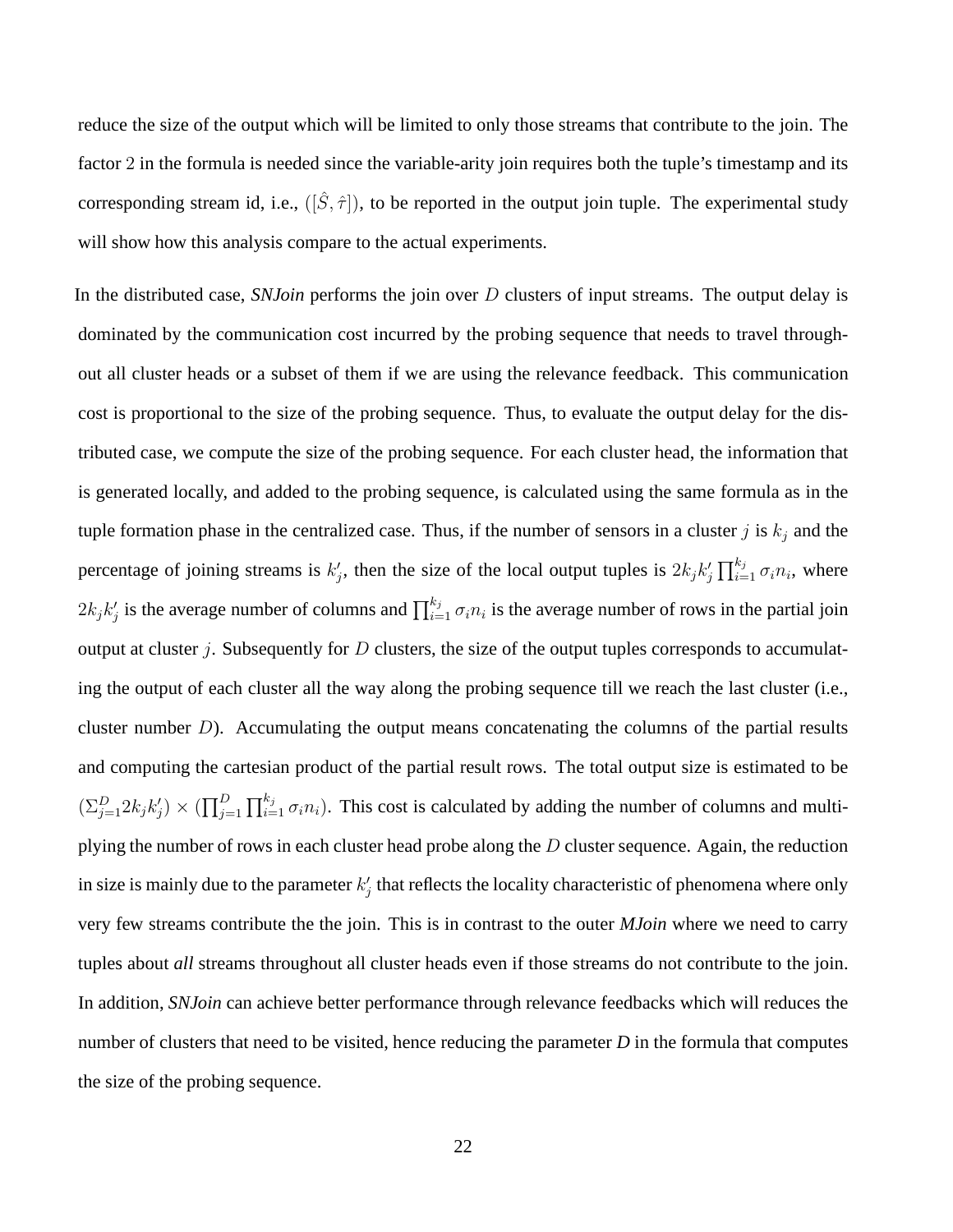

**Figure 8. Performance under** *real small-scale* **data sets.**

### 7.2 Experimental Analysis

We now present the experimental study we conducted to explore the performance of the proposed *SNJoin* operator. We base our study on two experimental setups from the *Nile-PDT* system [2]; a real smallscale sensor board and a simulated large-scale sensor network. The first setup is a *real* small-scale sensor board with a grid of  $5\times 5$  temperature sensors. Due to hardware limitations, the number of sensor is limited to 25. However, we overload the system by increasing the sampling rate of each sensor to one reading every 10 milliseconds-seconds. We run each experiment for 10 minutes and we move a heat effect back and forth over the sensor board to generate phenomena. The second setup simulates a large-scale sensor network (up to 2000 sensors). Each sensor generates a stream of 10,000 tuples where the tuple values follow the Zipfian distribution [24]. For each stream, the Zipfian parameter is an integer value chosen randomly between 1 and 5. The inter-arrival time between two consecutive tuples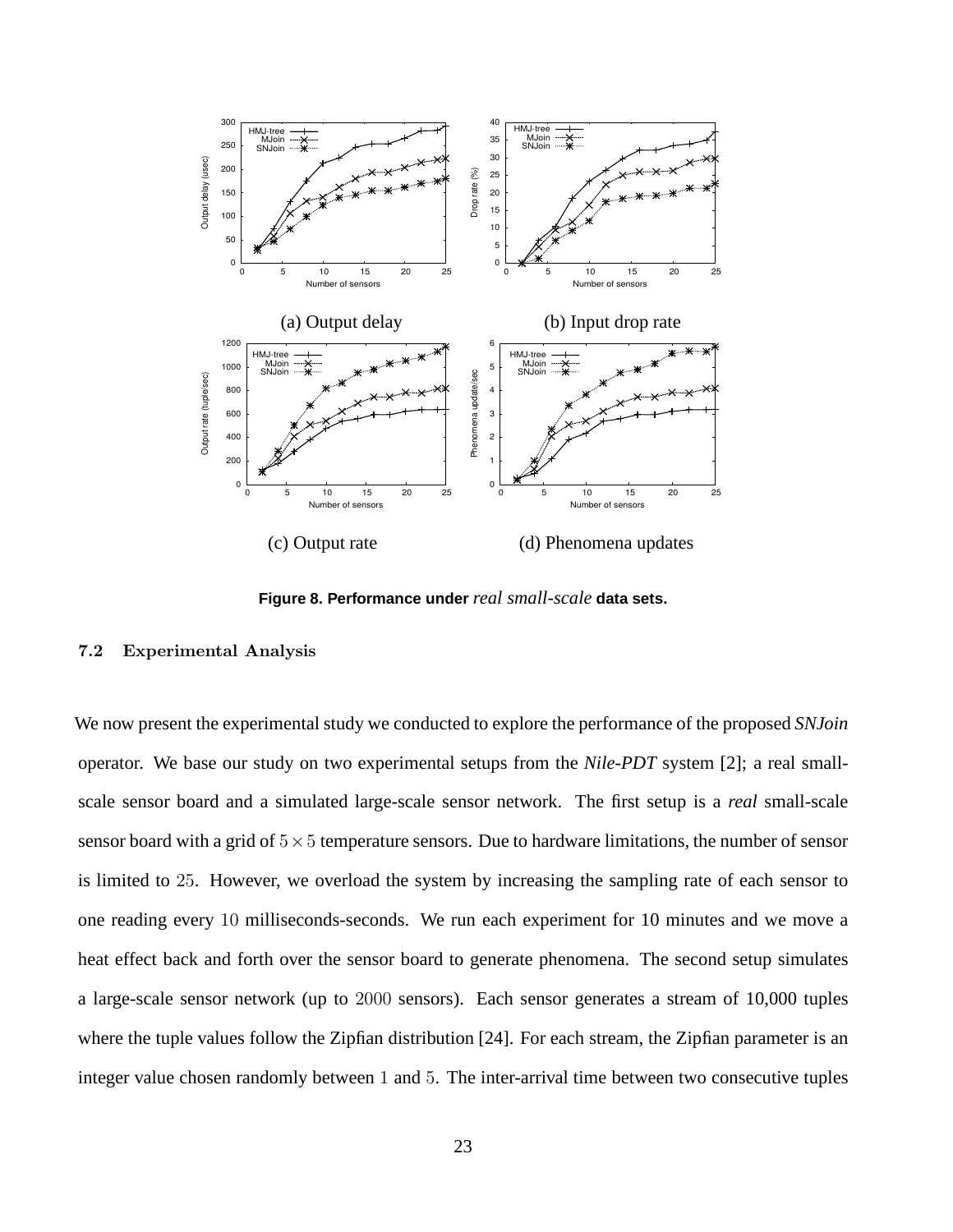

**Figure 9. Performance under** *synthetic large-scale* **data sets.**

coming from the same source follows the exponential distribution with an average of 1 second. In both setups, the join techniques are triggered through a multi-way join query with a sliding window of size 10 seconds.

Three sets of experiments are performed. The first set of experiments (Section 7.2.1) investigates the performance under the real sensor-platform setup. The second set of experiments (Section 7.2.2) addresses the large-scale simulated sensor-network setup and examines the dynamic reconfiguration of the network. In Sections 7.2.1 and 7.2.2, we compare the performance of a *centralized* implementation of the following three techniques:

- 1. *HMJ-tree*, where an outer join is performed using a binary tree of binary *hash merge join* operators.
- 2. *MJoin*, where an outer join is performed using the single-step symmetric *MJoin* operator.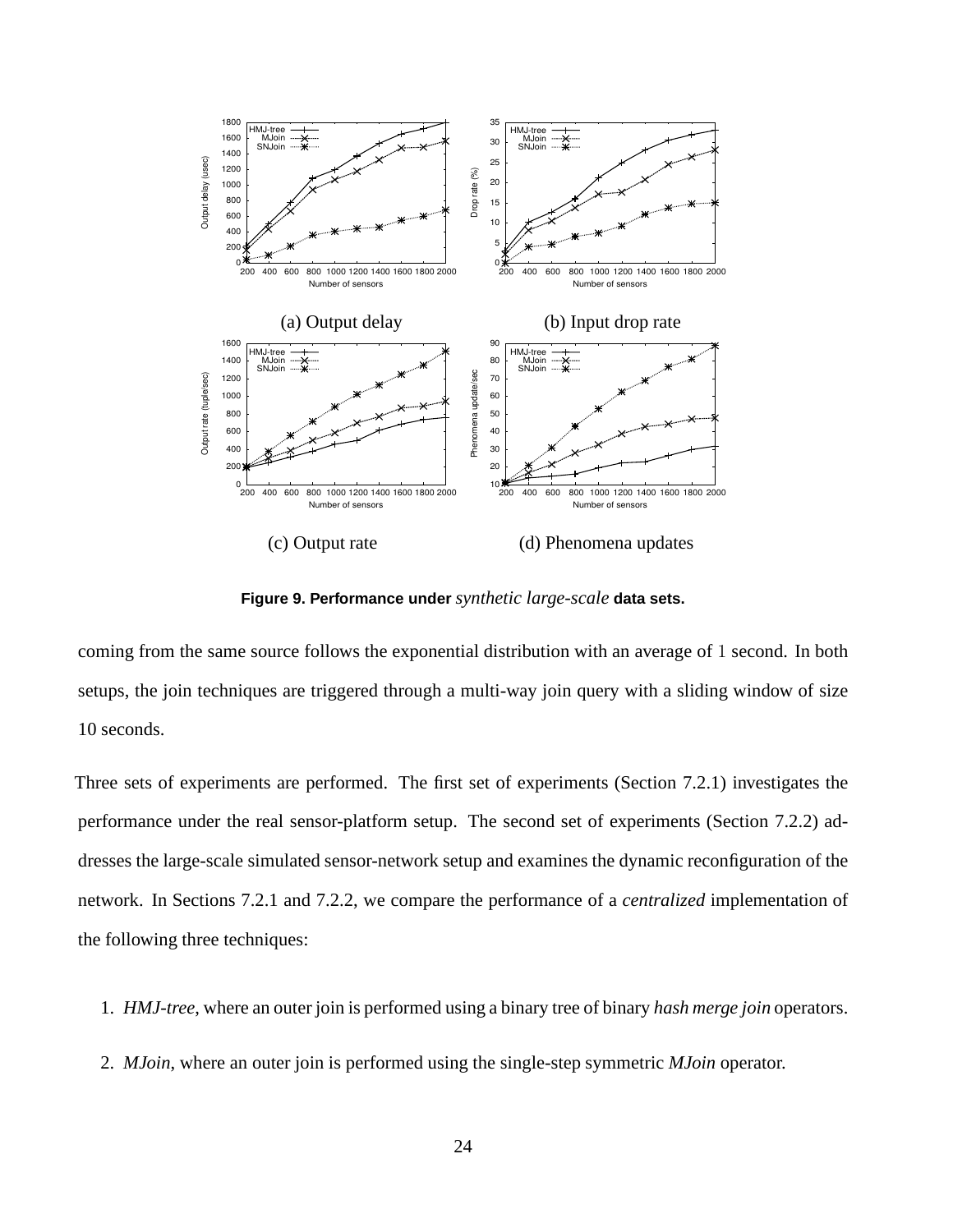

**Figure 10. The effect of dynamic network configuration.**



**Figure 11. The effect of distributed query processing.**

3. *SNJoin*, where a variable-arity join is performed as described in this paper.

The third set of experiments (Section 7.2.3) highlights (under the simulated setup) the advantages of query processing with relevance feedback and compares the performance of distributed *SNJoin* with a distributed variant of *MJoin*.

The overall system performance is measured in terms of the number of *detected phenomena updates per second*. Other measures of performance include the *output delay*, the *input drop rate*, and the *output rate*. The output delay is the time difference between the arrival of a tuple and the time its effect appears in the output. Due to the system's limited CPU time and the continuous arrival of stream data, some input tuples are dropped randomly from the system's buffers to accommodate new tuples (i.e., random load shedding). In all experiments, we assume that tuple dropping occurs due to limited CPU time and not to limited memory. We allocate enough memory to accommodate all tuples in the sliding window. We measure the number of dropped input tuples relative to the total number of input tuples as the input drop rate. The output rate is measured in terms of the number of output join tuples per second. All the experiments in this section are based on a real implementation of the join operators inside *Nile* [11]. The *Nile* engine executes on a machine with Intel Pentium IV, CPU 2.4GHZ and 512MB RAM running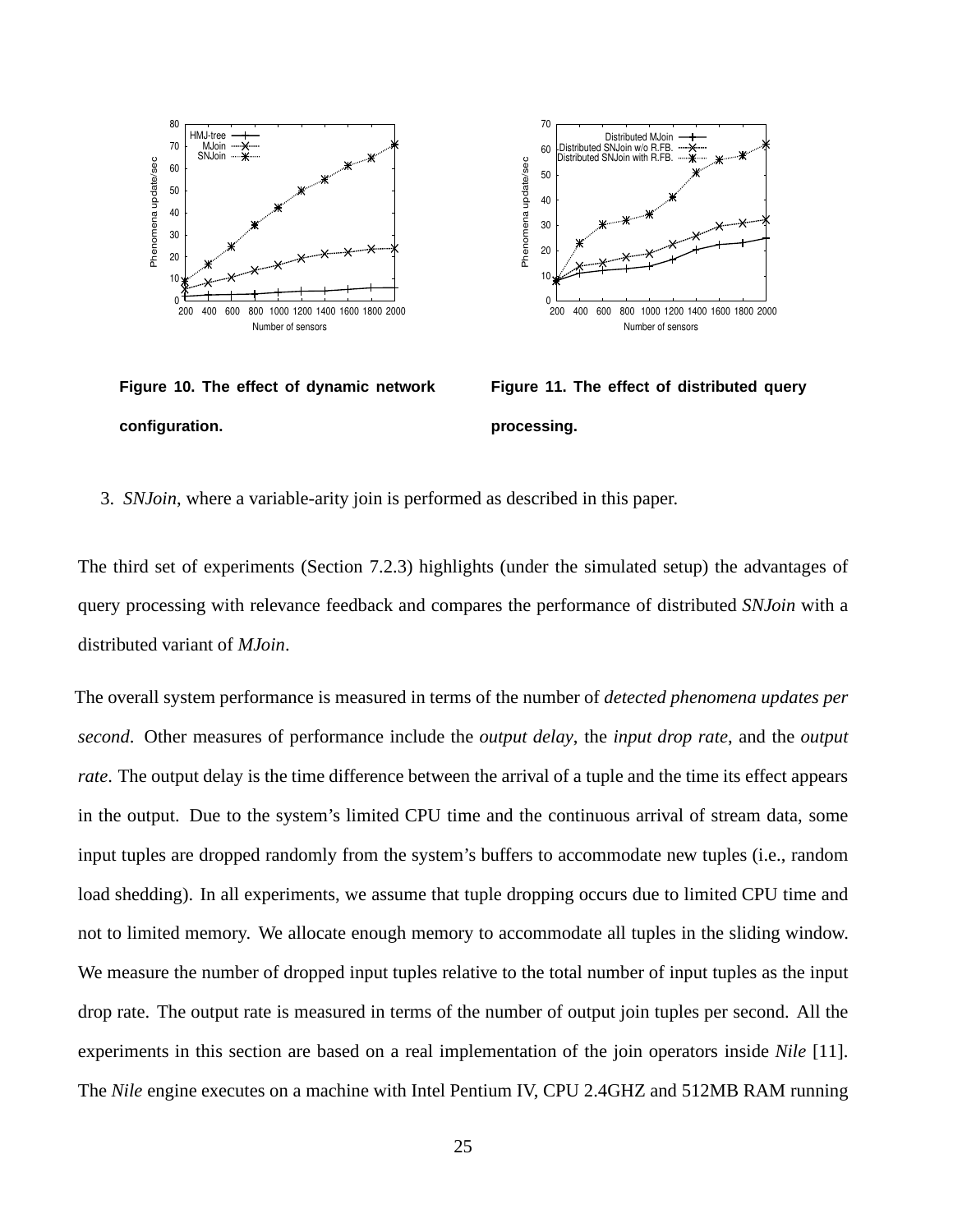Windows XP.

### **7.2.1 Performancevalues Using Real Data Sets**

The performance of *a HMJ tree*, *MJoin*, and *SNJoin* under the real sensor-platform setup is given in Figure 8. As illustrated in Figure 8a, *SNJoin* reduces the output delay by up to 36% over the *HMJ tree* and by up to 19% over *MJoin* (in case of 20 sensors). The output delay reflects the per-tuple processing time (i.e., from the time a tuple arrives at the operator buffer till its effect appears in the output). Notice that operators with lower per-tuple processing time, exhibit a lower input drop rate (Figure 8b), and consequently produce a higher output rate (Figure 8c). From the overall-performance point of view, *SNJoin* detects up to 75% more phenomena updates than *HMJ trees* and up to 43% more phenomena updates than *MJoin* (Figure 8d).

#### **7.2.2 Performance Using Synthetic Data Sets**

Performance gains of *SNJoin* become more significant for large-scale sensor networks. In contrast to binary join trees and *MJoin*, *SNJoin* avoids unnecessary probes to a huge number of separate tables, and therefore, reduces its per-tuple processing time. The same experiments of Section 7.2.1 are repeated using the 2000 sensor simulated setup. Figure 9 illustrates the efficiency of *SNJoin* in terms of the output delay, the input drop rate, and the output rate. *SNJoin* doublvalueses the output rate of a *HMJ tree* and increases the output rate by up to 60% over *MJoin*. Moreover, *SNJoin* detects up to 180% more phenomena updates than *HMJ trees* and up to 85% more phenomena updates than *MJoin*.

Figure 10 gives the behavior of the join techniques with respect to the dynamic configuration of the network. Every minute, a group of sensors (randomly chosen between 1 and 100 sensors) is either added or removed from the sensor set. Comparing Figure 9d and Figure 10, notice that the dynamic behavior of the network reduces the number of detected phenomena updates by up to 80% in case of a *HMJ tree*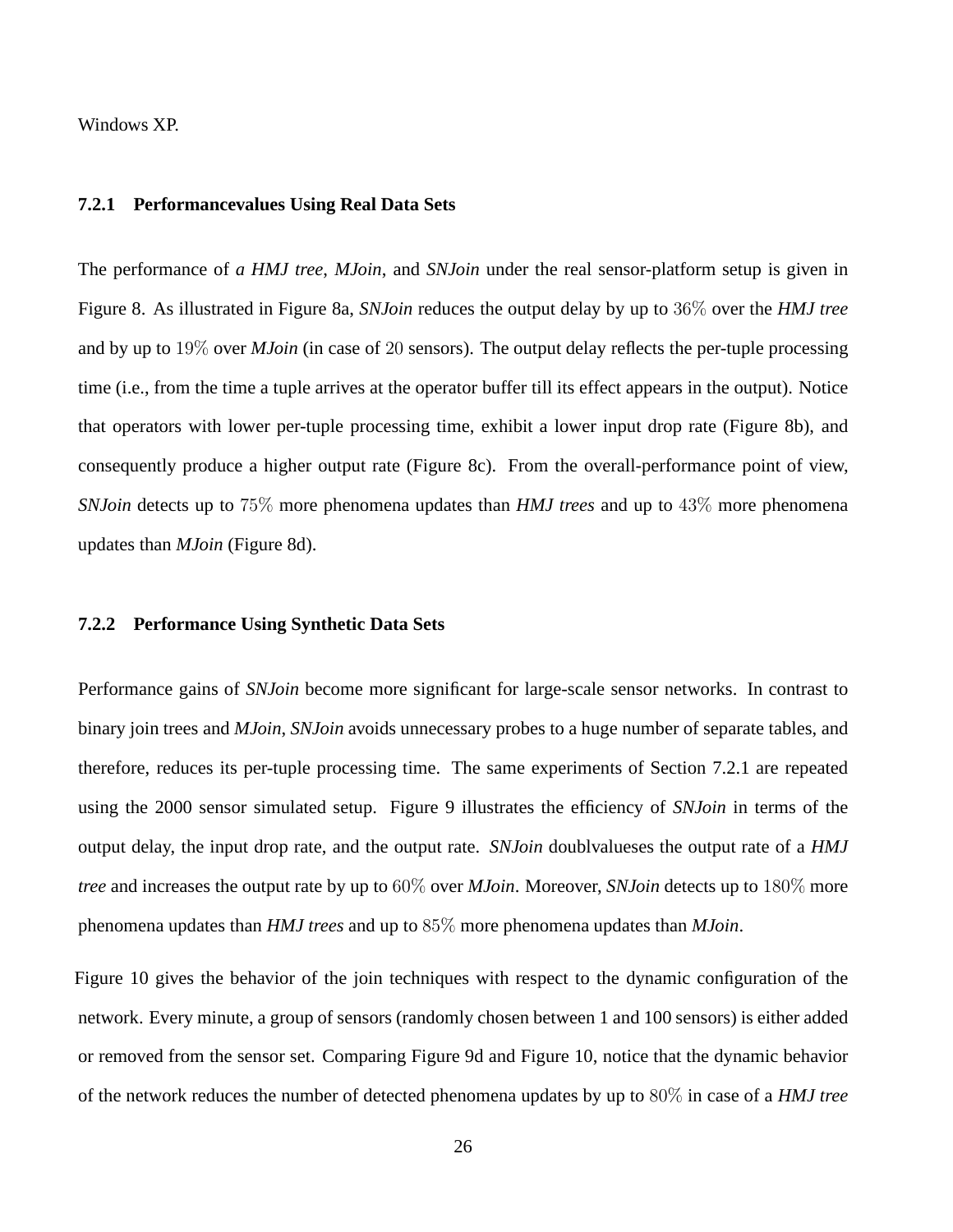and by up to 50% in case of *MJoin*. However, the performance of *SNJoin* is reduced by only 20% (at 2000 sensors).

#### **7.2.3 Performance of Distributed SNJoin**

In this Section, we study the distributed execution of *SNJoin* over clusters of *uniformly-distributed* sensors in the space. Clusters of sensors are obtained using a simulation of the *HEED* clustering technique [23] with the cluster range being set to 10% of the total sensor space (the number of clusters is decided by the algorithm based on the cluster range). We construct a one-level clustering hierarchy where cluster heads communicate through a multi-hop communication link. The number of hops between two communicating cluster heads is determined by the routing protocol [21]. Cluster heads receive the sensor readings of their cluster members, perform the join operation, and communicate with other cluster heads to perform remote probes. Figure 11 gives a comparison between the performance of a distributed variant of *MJoin* and the performance of two distributed variants of *SNJoin*: one with relevance feedback and the other without relevance feedback. The distributed variant of *MJoin* is obtained by performing the *MJoin* operation among members of the same cluster at the cluster head. Then, each cluster head probes other clusters in a descending order of the average selectivity of their members. From Figure 11, notice that *SNJoin* increases the number of detected phenomena changes by up to 30% over *MJoin*. Moreover, query processing with relevance feedback enhances the performance of *SNJoin* by up to  $90\%$  (for  $2000$  sensors).

The relevance feedback allows the join operation to focus on sensors with similar behavior, and hence, reduces the number of probed streams. Consequently, the per-tuple processing time is reduced. As a negative effect of relevance feedback, not all cluster heads are probed and, consequently, the output join tuple may miss some streams that could otherwise participate in the join. Hence, the arity of the output join tuple is reduced. Experimentally, this reduction in the arity of the tuple does not exceed 12% (at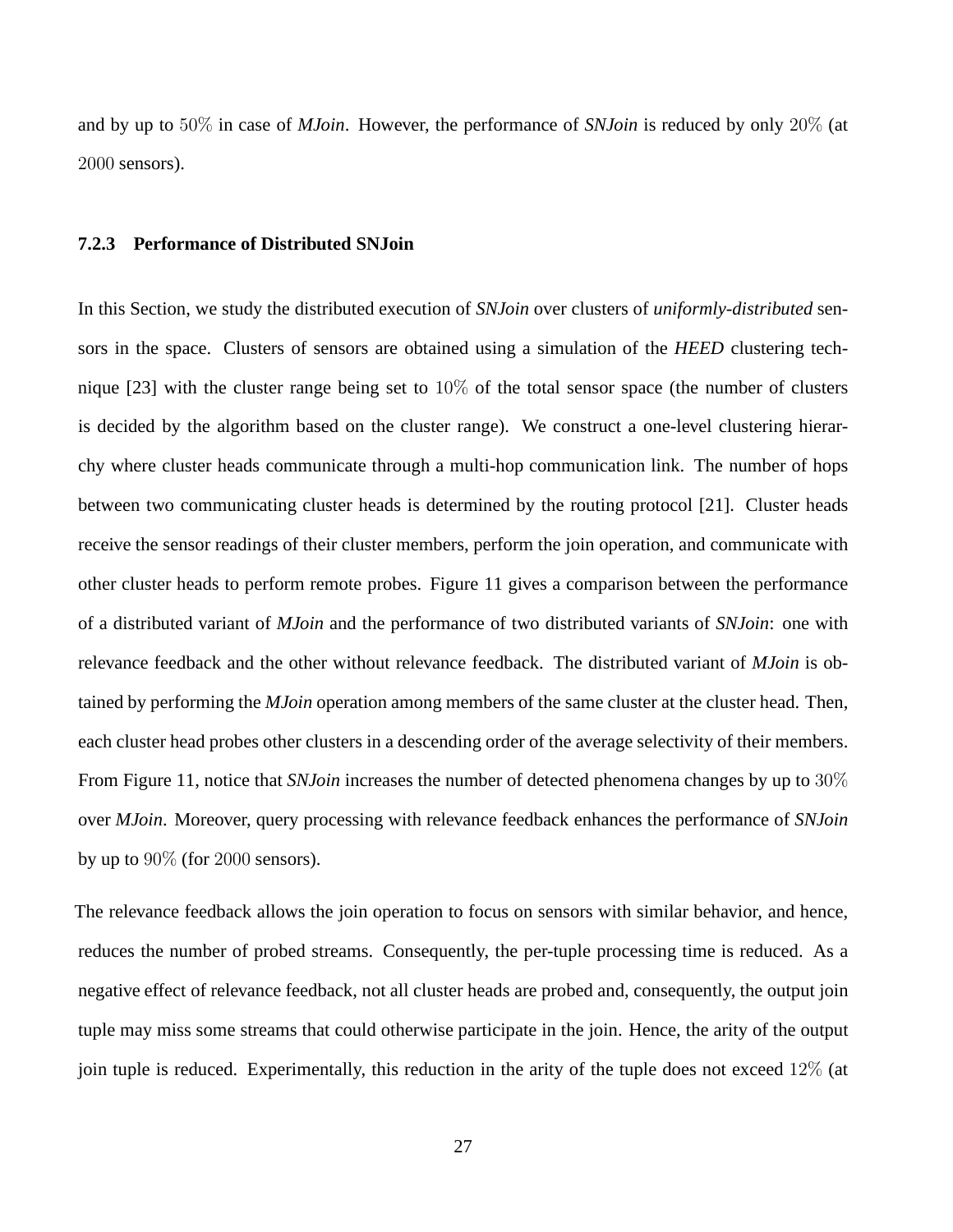|         | Percentage reduction in |              |          |          |              |              |
|---------|-------------------------|--------------|----------|----------|--------------|--------------|
| No of   | no of                   | output       | drop     | O/P      | tuple        | comm.        |
| sensors | probes                  | delay        | rate     | rate     | width        | cost         |
| 200     | $\mathbf{0}$            | $\mathbf{0}$ | $\theta$ | $\Omega$ | $\mathbf{0}$ | $\mathbf{0}$ |
| 400     | 29.1                    | 23.6         | 3.5      | 2.2      | 3.4          | 25.3         |
| 600     | 41.2                    | 30.4         | 5.1      | 4.7      | 6.8          | 38.6         |
| 800     | 50.3                    | 37.7         | 6.2      | 6.0      | 7.2          | 46.3         |
| 1000    | 60.8                    | 47.5         | 7.4      | 6.9      | 7.9          | 57.3         |
| 1200    | 65.2                    | 54.1         | 14.0     | 12.0     | 8.1          | 62.3         |
| 1400    | 69.6                    | 58.8         | 33.6     | 29.1     | 8.6          | 64.9         |
| 1600    | 74.4                    | 65.4         | 43.7     | 42.6     | 9.3          | 72.2         |
| 1800    | 77.4                    | 67.6         | 51.0     | 47.3     | 9.9          | 73.8         |
| 2000    | 79.4                    | 70.1         | 52.3     | 50.3     | 11.5         | 75.5         |

**Figure 12. The effect of relevance feedback.**

2000 sensors). Figure 12 illustrates the effect of the relevance feedback on the performance of *SNJoin* with respect to the reduction in the number of probed streams, the output delay, the input drop rate, the tuple width, and the communication cost (measured in terms of the number of bytes transmitted per second). In general, if we compare the full fledged *SNJoin* operator (i.e., *SNJoin* with relevance feedback) to its predecessor inside *Nile-PDT* (i.e., *MJoin*), we find out that *SNJoin* reduces the output delay by 70% and increases the number of detected phenomena updates by 150%.

### **7.2.4 Comparison of Analytical and Experimental Studies Results**

In this section, we compare the output delay obtained from the analytical study presented earlier with the output delay obtained through experiments. The values of different constants that appear in the analytical analysis are summarized in Table 13. These values are based on the real sensor platform setup that is presented earlier in Section 7.2.1. In this setup, we vary the number of sensors  $(k)$  from 5 through 25. We consider 1000 readings from each sensor  $(Average_n)$  such that the domain from which these readings are drawn is of size 100 ( $Distinct_1$ ). We set the number of buckets in all hash tables to 13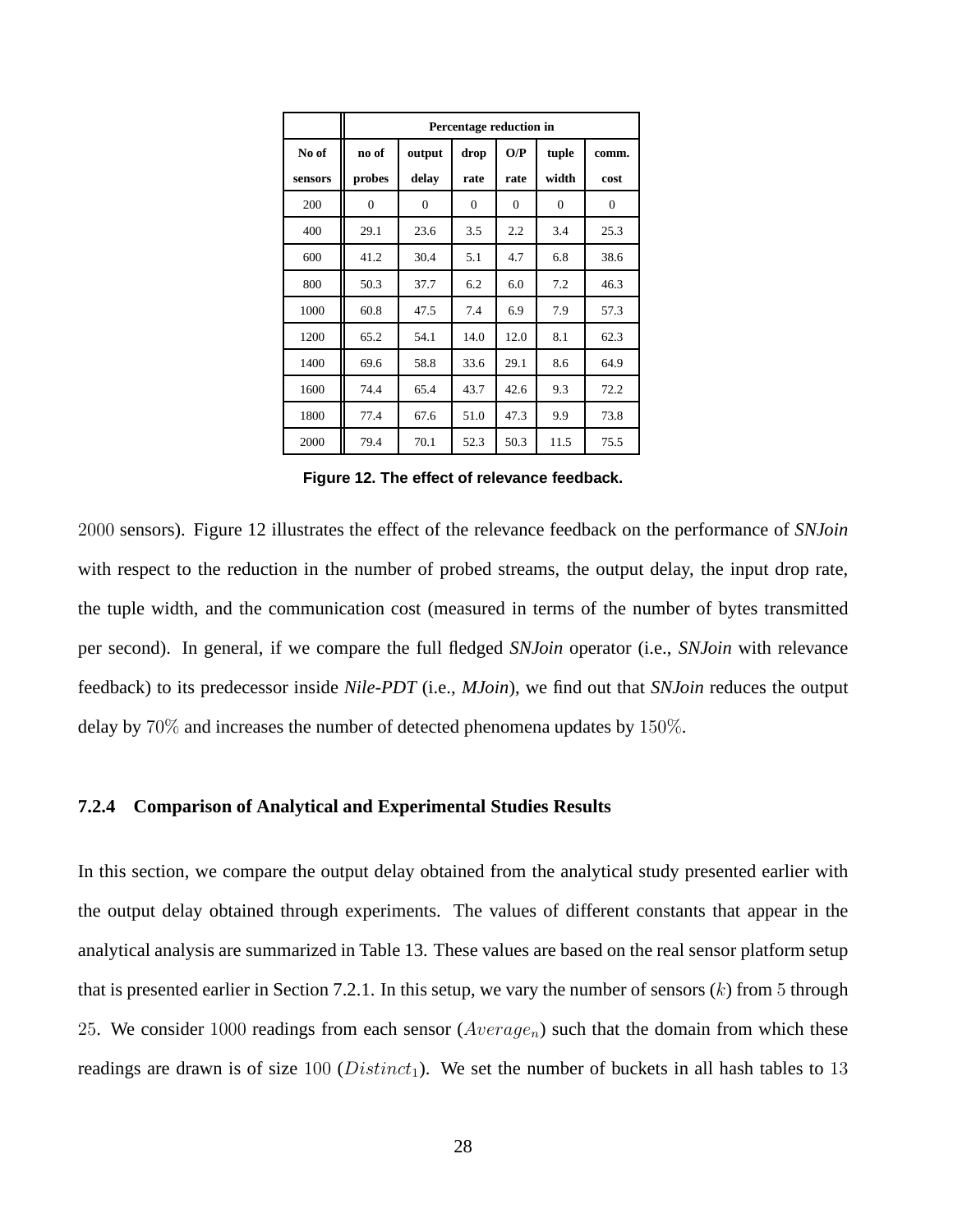(Size of hash table). All the constants  $(C_1 \cdots C_5)$  along with the selectivity among sensor data are assessed experimentally based on the generated values. Notice that the selectivity varies for each value of  $k$  (the number of sensors). Similarly, the parameter  $Distinct_2$ , which represents the total number of distinct elements in the global hash table of *SNJoin*, has a different value for each value of k. If each sensor has a 100 distinct value in its own hash table, the global hash table is supposed to contain less than  $k \times 100$  distinct values due to the overlap of these values among the k sensor readings. Finally, the average number of joining streams  $(k')$  is obtained experimentally and is found to be  $40\%$ .

Figure 14 shows the result of the comparison. The analytical and experimental output delays exhibit the same trend for both *SNJoin* and outer *MJoin*. We notice that *SNJoin* performs better than the outer *MJoin* even with a relatively large value for  $k'$ ,  $40\%$  in this case. The more the phenomena are localized, the smaller the k' is and the better performnace of *SNJoin* is.

| <b>Parameter</b>     | <b>Value</b>                                    | <b>Computed/Assumed</b>                       |  |
|----------------------|-------------------------------------------------|-----------------------------------------------|--|
| $\boldsymbol{k}$     | [5, 10, 15, 20, 25]                             | Assumed                                       |  |
| Average <sub>n</sub> | 1000                                            | Assumed                                       |  |
| $Distinct_1$         | 100                                             | Assumed                                       |  |
| Size of hash table   | 13                                              | Assumed                                       |  |
| $C_1$                | 26.25                                           | Obtained experimentally                       |  |
| $C_2$                | 06.93                                           | Obtained experimentally                       |  |
| $C_3$                | 0.24                                            | Obtained experimentally                       |  |
| $C_4$                | 2.72                                            | Obtained experimentally                       |  |
| $C_5$                | 5.7                                             | Obtained experimentally                       |  |
| Selectivity          | $[0.00130, 0.00129, 0.00122, 0.00116, 0.00112]$ | Obtained experimentally for each value of $k$ |  |
| $Distinct_2$         | [210, 372, 455, 485, 494]                       | Obtained experimentally for each value of $k$ |  |
| k'                   | 40%                                             | Obtained experimentally                       |  |

**Figure 13. Parameter and Constant Values for the Comparison.**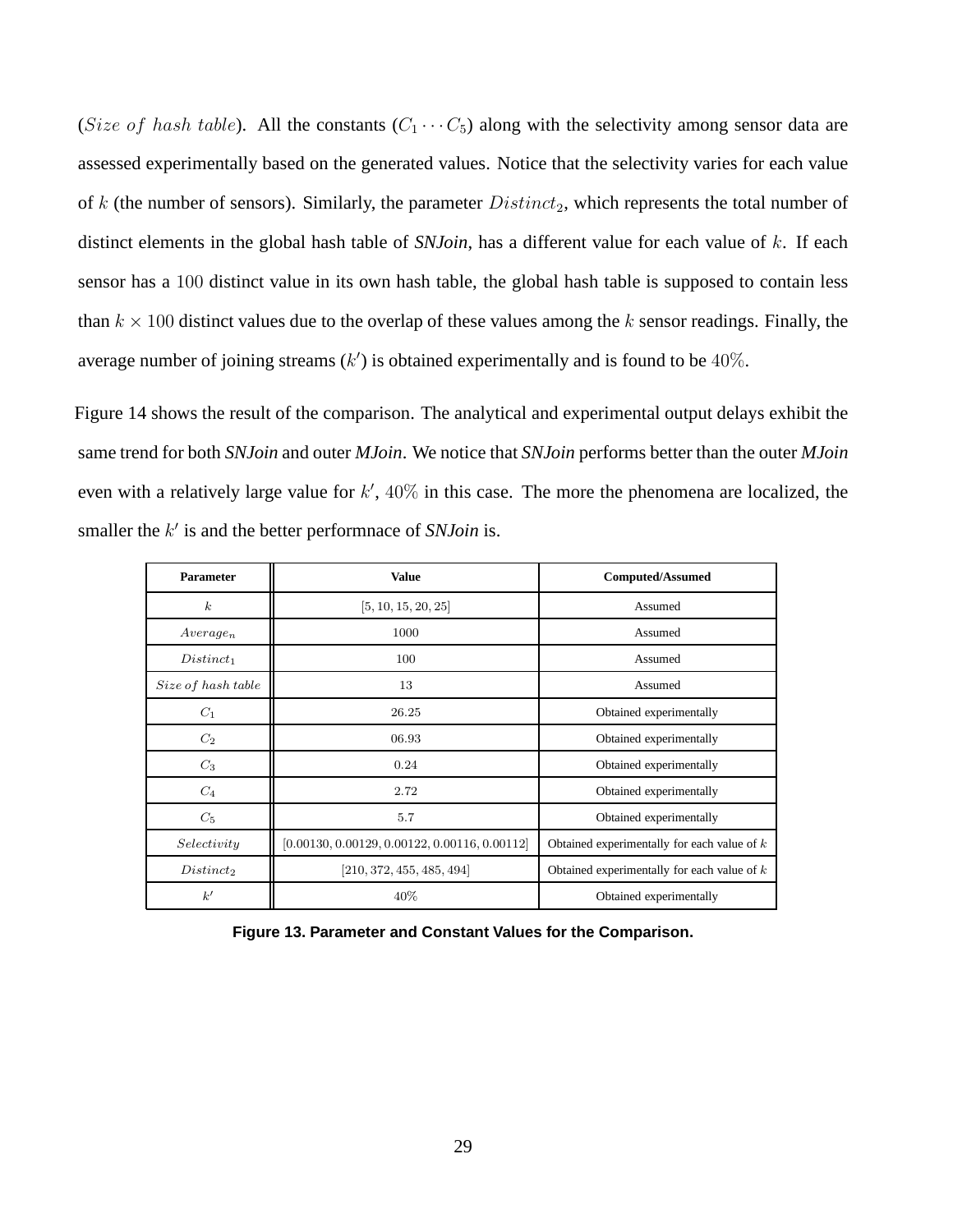

**Figure 14. Comparison of Analytical and Experimental Output Delay for outer MJoin and SNJoin**

# **8 Related Work**

A large body of research in the data streaming area focuses on the join operation, e.g., [8, 9, 10, 13]. To highlight the reasons that make *SNJoin* applicable in PhenomenaBases, we overview related multi-way join techniques and compare them to *SNJoin*. Multi-way join can be achieved through a tree of binary joins (either *symmetric hash join* [20], *XJoin* [18], or *hash merge join* [14]), a single *MJoin* operator [19], or a single *SNJoin* operator. Based on the experiments in Section 7.2, Figure 15 provides a comparison among various multi-way join techniques based on a key set of distinguishing features.

Trees of binary joins are not scalable due to their multi-step non-symmetric processing. For the same reason, trees of binary joins do not allow the dynamic configuration of sensor networks (unless query plan reorganization is performed). On the other hand, *MJoin* and *SNJoin* are symmetric, scalable, and dynamically configurable. Also, the output delay in binary join trees increases with the increase in the number of tree levels. The single-step processing of *MJoin* and *SNJoin* results in a lower output delay. Moreover, *SNJoin* is specially designed for large-scale dynamically-configured sensor networks. Trees of binary joins are sensitive to variable input rates and require reorganization of the query plan operators (e.g., see [5]) to increase the output rate. All techniques handle outer joins by traversing the join probing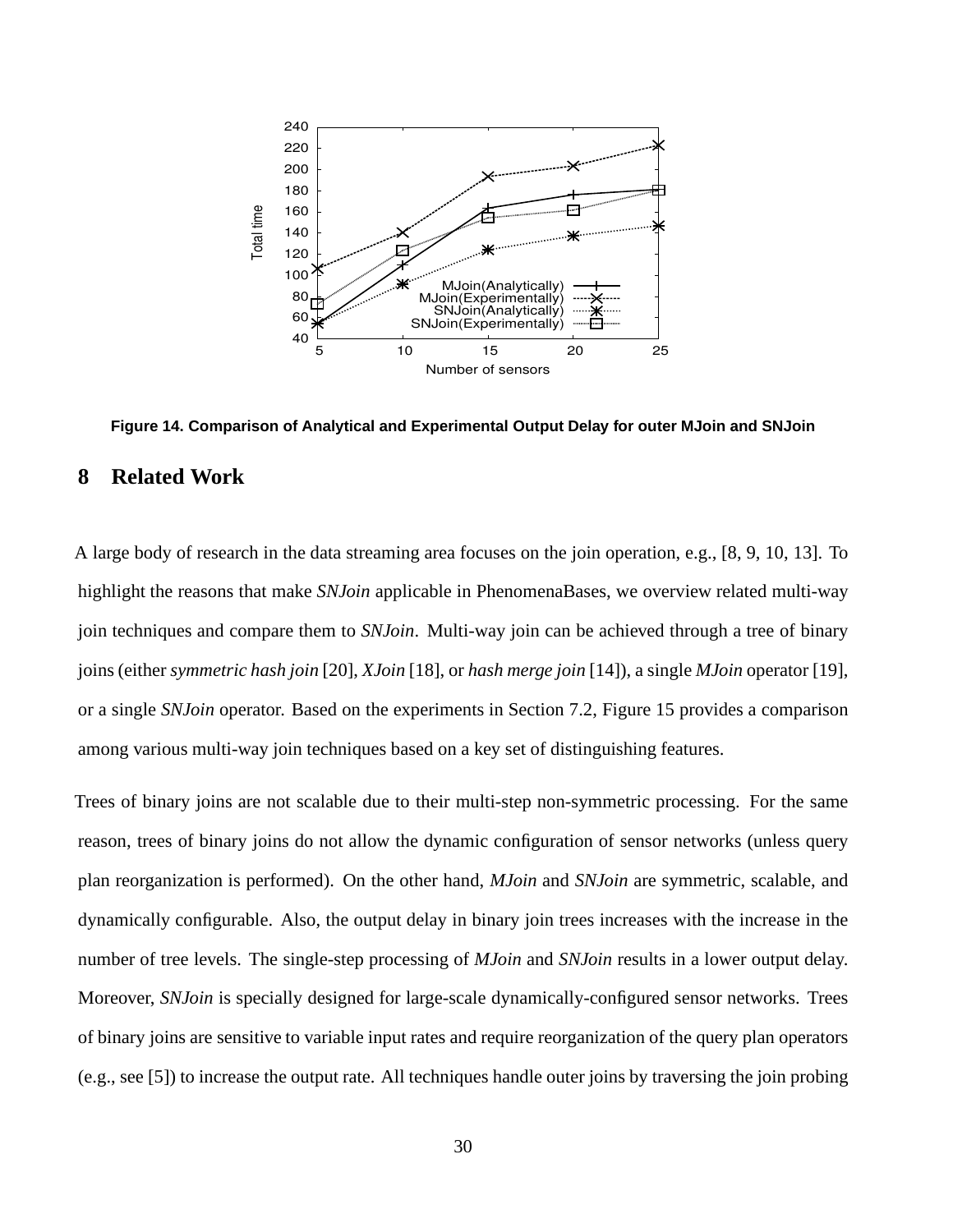|                                   | <b>Binary join</b> | <b>M.Ioin</b> | <b>SN.Ioin</b> |
|-----------------------------------|--------------------|---------------|----------------|
|                                   | <b>Trees</b>       |               |                |
| Scalability                       | $\times$           |               |                |
| Dynamic configuration             | $\times$           |               |                |
| Symmetric Join                    | $\times$           |               |                |
| Reduction in output delay         | $\times$           |               |                |
| Sensitivity to variable i/p rates |                    | $\times$      | X              |
| Query plan reorganization         |                    | $\times$      | X              |
| variable-arity join support       | $\times$           | $\times$      |                |

**Figure 15. Comparison among various multi-way join techniques** (×: feature not supported, <sup>√</sup> : feature supported,  $\sqrt{\sqrt{ }}$  feature supported and enhanced).

sequence completely. On the other hand, *SNJoin* supports, by design, variable-arity joins to avoid long chains of probing sequences.

# **9 Conclusions**

In this paper, we presented the *SNJoin* (or Sensor-Network Join) operator, a variable-arity join operator for sensor-network PhenomenaBases. To meet the demands of sensor networks, *SNJoin* is designed to scale with respect to the number of sensors in the network without sacrificing the output rate. We introduced the notion of query processing with *relevance feedback* to adjust the join probing sequence based on the selectivity between sensor pairs. *SNJoin* supports the distributed execution of the join operation with the capability to accept and process relevance feedback.

Experimental studies that are based on a real implementation of the join operators inside *Nile-PDT* show the scalability of *SNJoin*. *SNJoin* increases the output rate over binary join trees and *MJoin*. Once *SNJoin* is adopted by PhenomenaBases, the number of detected phenomena updates is increased while the output delay is reduced.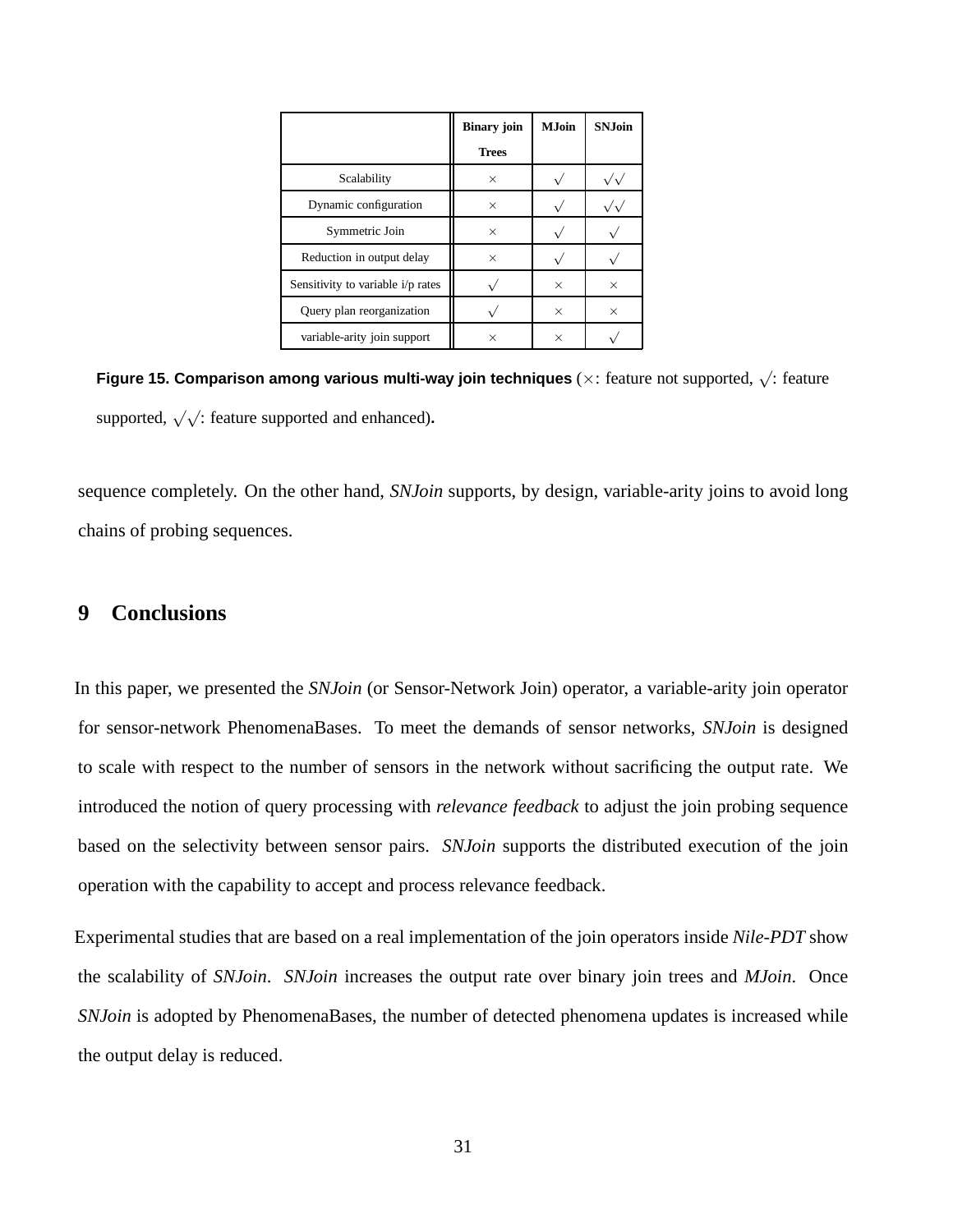# **References**

- [1] M. H. Ali. Phenomenon-aware sensor database systems. In *Proc. of the EDBT Ph.D. Workshop*, March 2006.
- [2] M. H. Ali, W. G. Aref, R. Bose, A. K. Elmagarmid, A. Helal, I. Kamel, and M. F. Mokbel. Nile-pdt: A phenomena detection and tracking framework for data stream management systems. In *VLDB*, Sept. 2005.
- [3] M. H. Ali, M. F. Mokbel, W. G. Aref, and I. Kamel. Detection and tracking of discrete phenomena in sensor-network databases. In *SSDBM*, June 2005.
- [4] A. Amis, R. Prakash, T. Vuong, and D. Huynh. Max-min d-cluster formation in wireless ad hoc networks. In *INFOCOM*, March 2000.
- [5] R. Avnur and J. M. Hellerstein. Eddies: Continuously adaptive query processing. In *ACM SIGMOD*, pages 261–272, May 2000.
- [6] S. Basagni. Distributed clustering for ad hoc networks. In *the Intl. Symposium on Parallel Architectures, Algorithms and Networks (ISPAN)*, 1999.
- [7] J. Considine, F. Li, G. Kollios, and J. W. Byers. Approximate aggregation techniques for sensor databases. In *ICDE*, pages 449–460, April 2004.
- [8] L. Golab and M. T. Ozsu. Processing sliding window multi-joins in continuous queries over data streams. In *VLDB*, pages 500–511, Sept. 2003.
- [9] M. A. Hammad, W. G. Aref, and A. K. Elmagarmid. Stream window join: Tracking moving objects in sensor-network databases. In *SSDBM*, July 2003.
- [10] M. A. Hammad, M. J. Franklin, W. G. Aref, and A. K. Elmagarmid. Scheduling for shared window joins over data streams. In *VLDB*, Sept. 2003.
- [11] M. A. Hammad, M. F. Mokbel, M. H. Ali, and et al. Nile: A query processing engine for data streams. In *ICDE*, page 851, April 2004.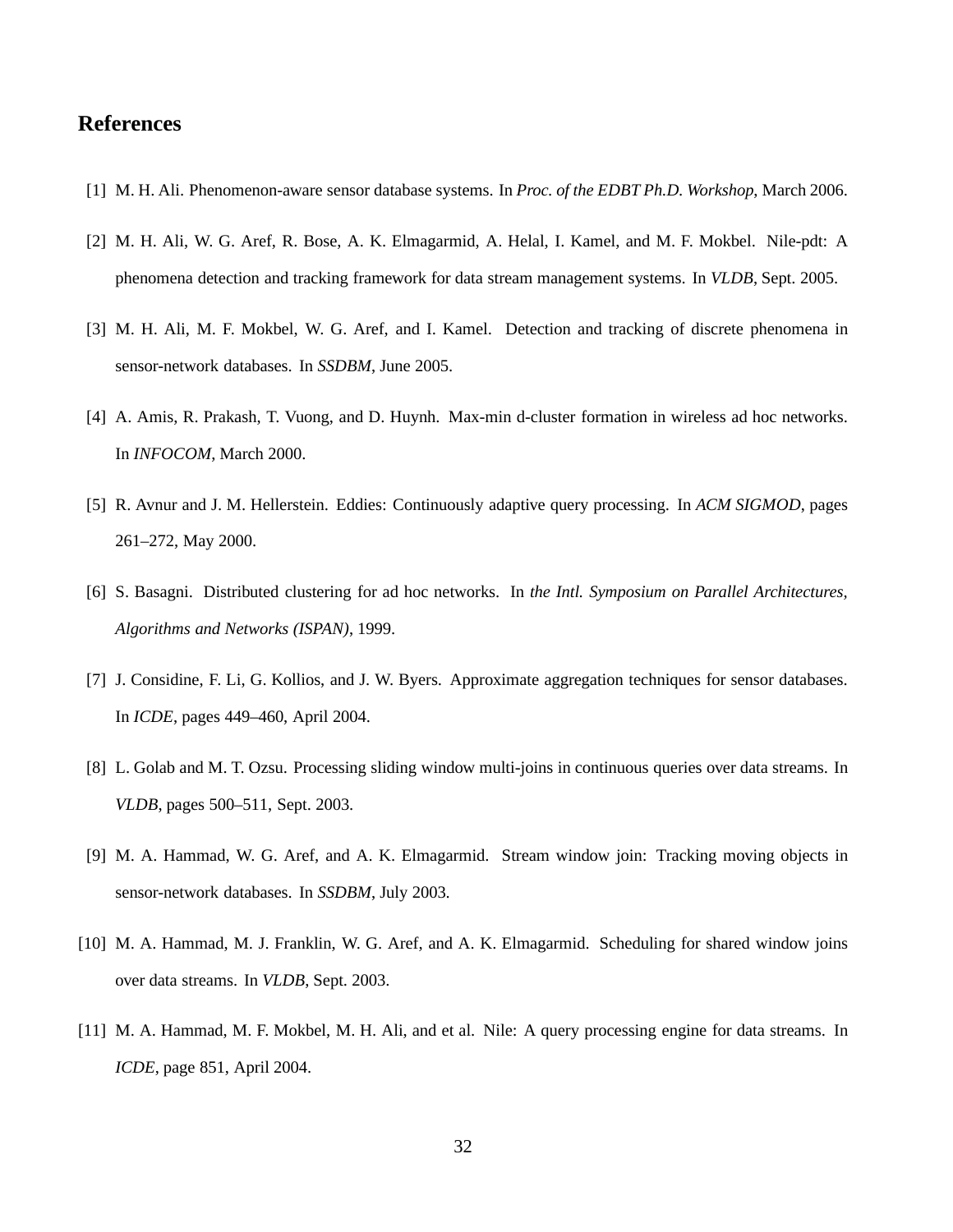- [12] J. M. Hellerstein, W. Hong, S. Madden, and K. Stanek. Beyond average: Toward sophisticated sensing with queries. In *Proc. of IPSN*, 2003.
- [13] J. Kang, J. F. Naughton, and S. D. Viglas. Evaluating window joins over unbounded streams. In *ICDE*, pages 341–352, March 2003.
- [14] M. F. Mokbel, M. Lu, and W. G. Aref. Hash-merge join: A non-blocking join algorithm for producing fast and early join results. In *ICDE*, 2004.
- [15] R. Nowak and U. Mitra. Boundary estimation in sensor networks: Theory and methods. In *Proc. of IPSN*, 2003.
- [16] U. Srivastava, K. Munagala, and J. Widom. Operator placement for in-network stream query processing. In *PODS*, June 2005.
- [17] U. Srivastava and J. Widom. Memory-limited execution of windowed stream joins. In *Proc. of VLDB*, 2004.
- [18] T. Urhan and M. J. Franklin. Xjoin: A reactively-scheduled pipelined join operator. *IEEE Data Eng. Bull.*, 23(2):27–33, 2000.
- [19] S. Viglas, J. F. Naughton, and J. Burger. Maximizing the output rate of multi-way join queries over streaming information sources. In *VLDB*, Sept. 2003.
- [20] A. N. Wilschut and E. M. G. Apers. Pipelining in query execution. In *the Intl. Conf. on Databases, Parallel Architectures and their Applications*, 1991.
- [21] A. Woo, T. Tong, and D. Culler. Taming the underlying challenges of reliable multihop routing in sensor networks. In *ACM SenSys*, 2003.
- [22] Y. Yao and J. Gehrke. Query processing in sensor networks. In *CIDR*, 2003.
- [23] O. Younis and S. Fahmy. Heed: A hybrid, energy-efficient, distributed clustering approach for ad hoc sensor networks. *IEEE Trans. Mobile Computing*, 3(4):366–379, 2004.